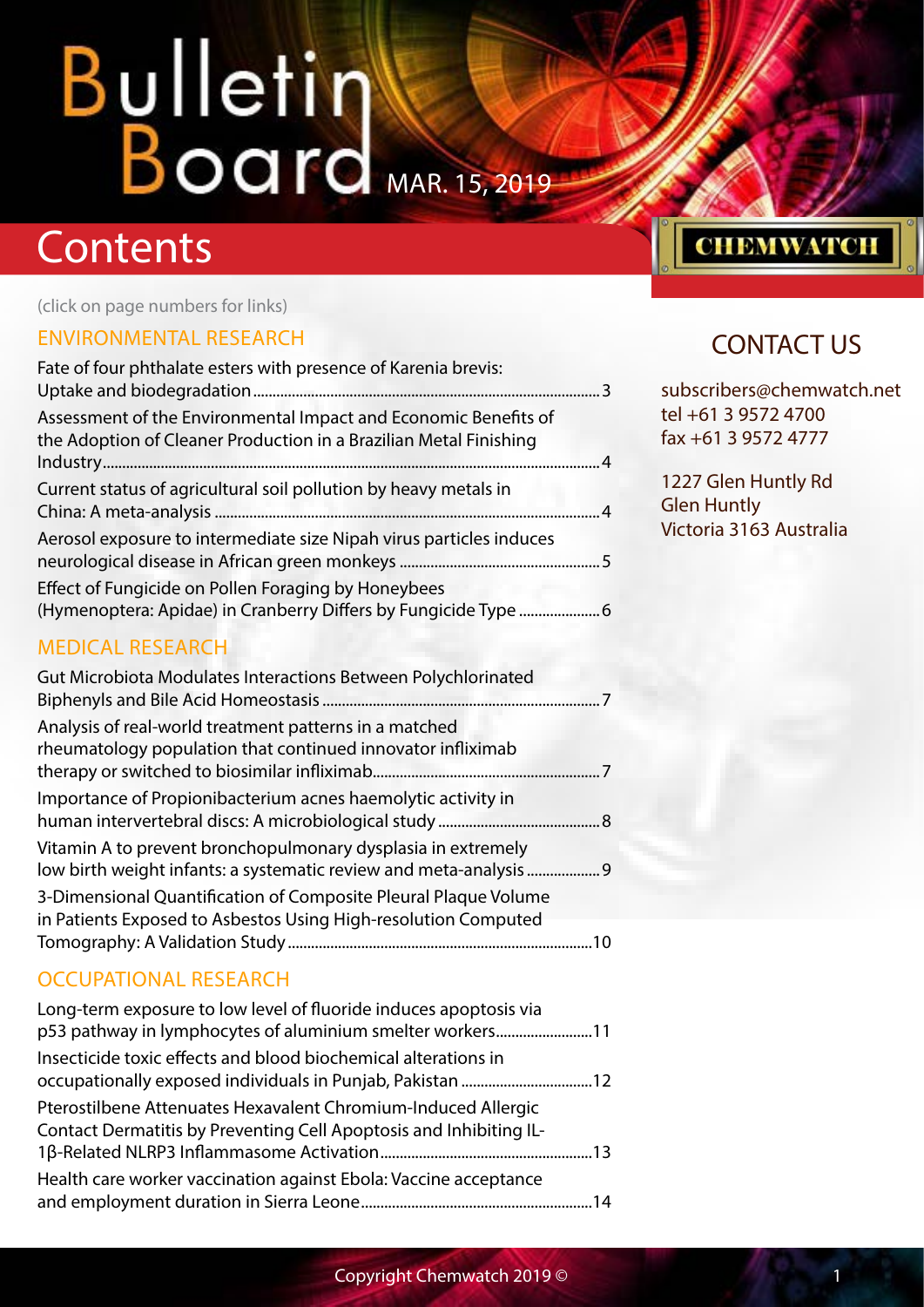## **Contents**

| Exposure duration and absorbed dose assessment in pesticide-<br>exposed agricultural workers: Implications for risk assessment and           |
|----------------------------------------------------------------------------------------------------------------------------------------------|
|                                                                                                                                              |
| <b>PUBLIC HEALTH RESEARCH</b>                                                                                                                |
| Cross-sectional associations between urinary triclosan and serum                                                                             |
| Endocrine Disruptors and Autism Spectrum Disorder in Pregnancy:<br>A Review and Evaluation of the Quality of the Epidemiological Evidence 17 |
| Quantifying the effects of a low-ozone event and shallow<br>stratocumulus clouds on ultraviolet erythemal radiation exposure17               |
| Separating spatial patterns in pollution attributable to woodsmoke<br>and other sources, during daytime and night-time hours, in             |
| .18                                                                                                                                          |
| Passive exposure to pollutants from conventional cigarettes and                                                                              |
| new electronic smoking devices (IQOS, e-cigarette) in passenger cars19                                                                       |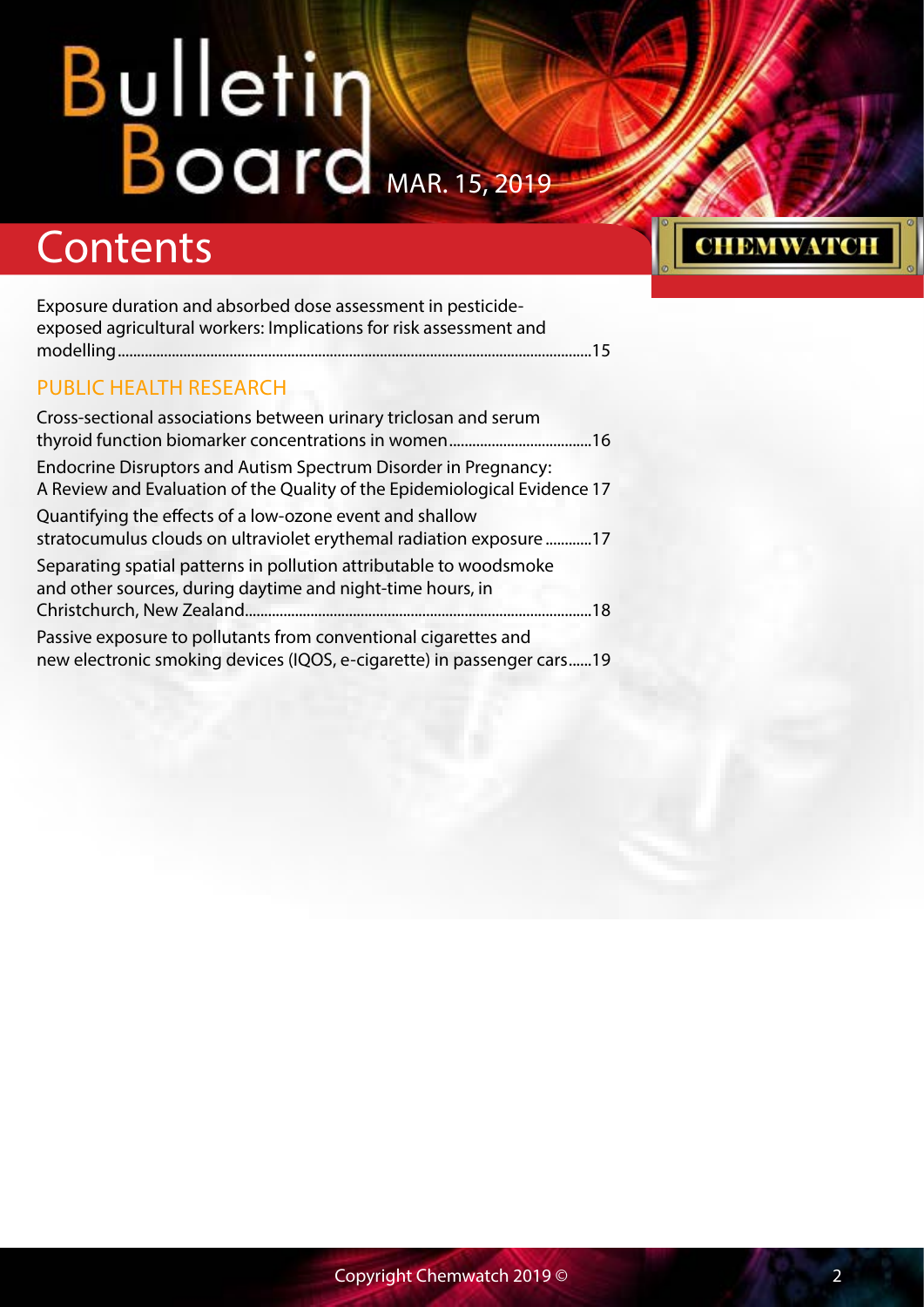## <span id="page-2-0"></span>**Technical**

## ENVIRONMENTAL RESEARCH

### Fate of four phthalate esters with presence of Karenia brevis: Uptake and biodegradation

#### 2019-02-18

Phthalate esters (PAEs), one class of the most frequently detected endocrine-disrupting chemicals (EDCs) in marine environment, have aroused wide public concerns because of their carcinogenicity, teratogenicity, and mutagenicity. However, the environmental fate of PAEs in the occurrence of harmful algal blooms remains unclear. In this study, four PAEs with different alkyl chains, i.e., dimethyl phthalate (DMP), diethyl phthalate (DEP), diallyl phthalate (DAP), and dipropyl phthalate (DPrP) were selected as models to investigate toxicity, uptake, and degradation of PAEs in seawater grown with K. brevis, one of the common harmful red tide species. The 96-h median effective concentration (96h-EC50) values followed the order of DMP (over 0.257 mmol L-1) >DEP (0.178 mmol L-1) > DAP (0.136 mmol L-1) > DPrP (0.095 mmol L-1), and the bio-concentration factors (BCFs) were positively correlated to the alkyl chain length. These results indicate that the toxicity of PAEs and their accumulation in K. brevis increased with increasing alkyl chains, due to the higher lipophicity of the longer chain PAEs. With growth of K. brevis for 96h, the content of DMP, DEP, DAP, and DPrP decreased by 93.3%, 68.2%, 57.4% and 46.7%, respectively, mainly attributed to their biodegradation by K. brevis, accounting for 87.1%, 61%, 46%, 40% of their initial contents, respectively. It was noticed that abiotic degradation had little contribution to the total reduction of PAEs in the algal cultivation systems. Moreover, five metabolites were detected in the K. brevis when exposed to DEP including dimethyl phthalate (DMP), monoethyl phthalate (MEP), mono-methyl phthalate (MMP), phthalic acid (PA), and protocatechuic acid (PrA). While when exposed with to DPrP, one additional intermediate compound diethyl phthalate (DEP) was detected in the cells of K. brevis in addition to the five metabolites mentioned above. These results confirm that the main biodegradation pathways of DEP and DPrP by K. brevis included de-esterification, demethylation or transesterification. These findings will provide valuable evidences for predicting the environmental fate and assessing potential risk of PAEs in the occurrence of harmful algal blooms in marine environment.

Authors: Sun C, Zhang G, Zheng H, Liu N, Shi M, Luo X, Chen L, Li F, Hu S. Full Source: Aquatic Toxicology. 2018 Nov 12; 206:81-90. doi: 10.1016/j. aquatox.2018.11.010. [Epub ahead of print]

In this study, four phthalate esters with different alkyl chains were selected as models to investigate toxicity, uptake, and degradation of phthalate esters in seawater grown with K. brevis.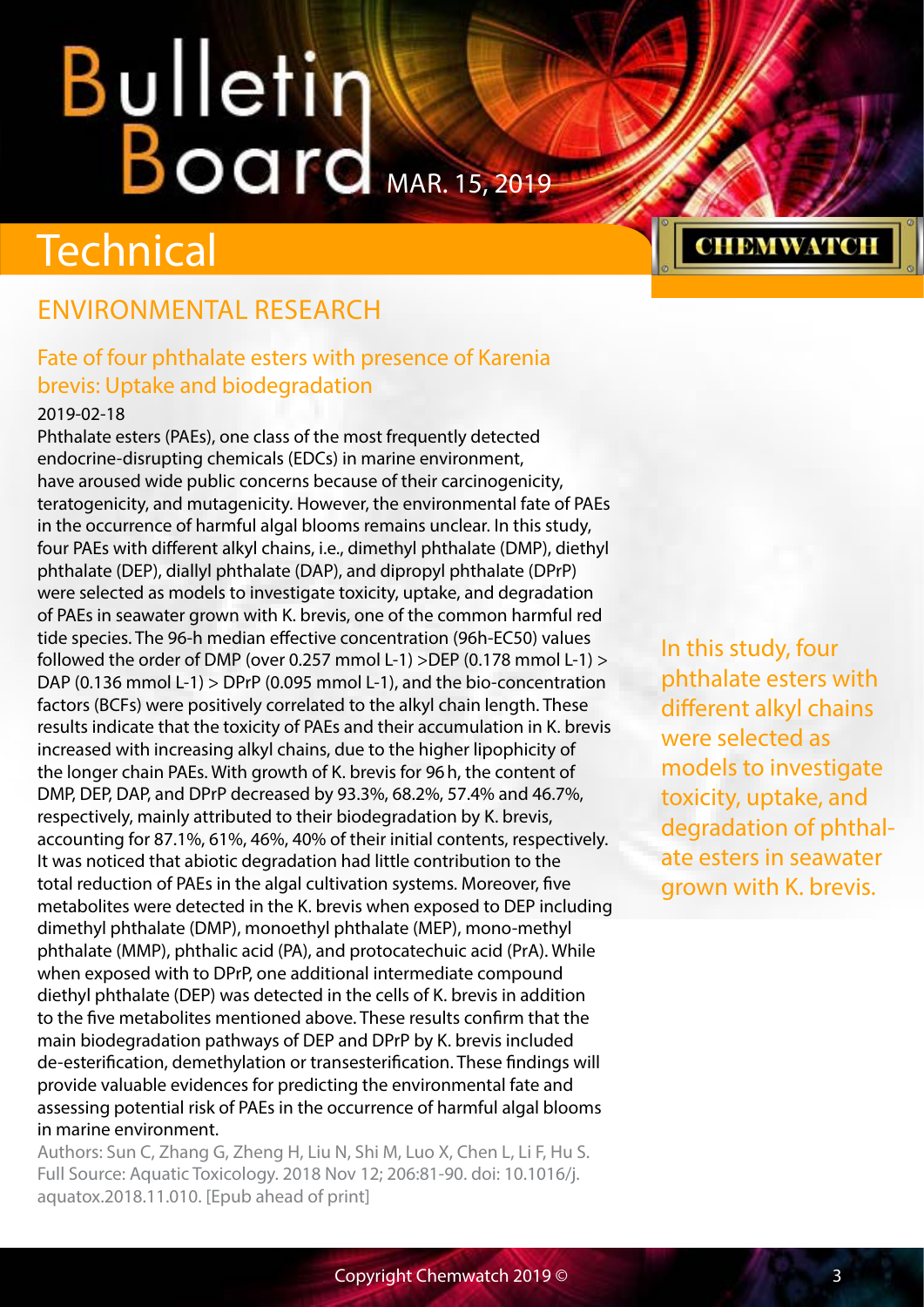## <span id="page-3-0"></span>Technical

### Assessment of the Environmental Impact and Economic Benefits of the Adoption of Cleaner Production in a Brazilian Metal Finishing Industry

#### 2019-02-18

The Metal Finishing Industry (MFI) uses water and several chemicals in its production chain, which generates both liquid and solid hazardous waste. The present study evaluates the economic and environmental advantages of implementing cleaner production (CP) in a Brazilian MFI specialised in chrome and zinc. For the economic assessment, the authors adopted the measures of return on investment and internal rate of return. In order to measure the environmental impact, the Mass Intensity Factor was used. A case study methodology was adopted, with data collected through observation and semi-structured interviews. The findings indicate that the adoption of CPin this sector encourages the deployment of a Rising Cascades System in Counterflow (RCSC) to minimise water consumption through the reuse and segregation of hazardous solid waste (sludge). The sludge generated may be sold as a by-product for the production of ceramics. The authors identified opportunities to reduce costs by minimising waste, although this does require investment. However, the return on such investments may enable the implementation of CP. The reduction in environmental impact on the ecosystem was significant, with large reductions in hazardous components contained in the sludge being dumped in the environment. The results may guide the development of public policies in Brazil, particularly in the adoption of CP in MFI to disseminate environmental education and increase governmental control. Authors: de Oliveira Neto GC, Curvelo Santana JC, Filho MG, Chiappetta Jabbour CJ.

Full Source: Environmental Technology. 2018 Nov 22:1-32. doi: 10.1080/09593330.2018.1551426. [Epub ahead of print]

### Current status of agricultural soil pollution by heavy metals in China: A meta-analysis

#### 2019-02-18

In the last decades, agricultural soil pollution by heavy metals has been extensively investigated in China. However, nearly all studies were field monitoring in small regions and/or with limited samples, which may not represent soil pollution situation at the national scale. In this study, an attempt was made to provide a comprehensive report about heavy metal pollution in China based on meta-analysis of reviewed data. Given the characteristics of field monitoring studies, the weighted mean values The present study evaluates the economic and environmental advantages of implementing cleaner production (CP) in a Brazilian Metal Finishing Industry specialised in chrome and zinc.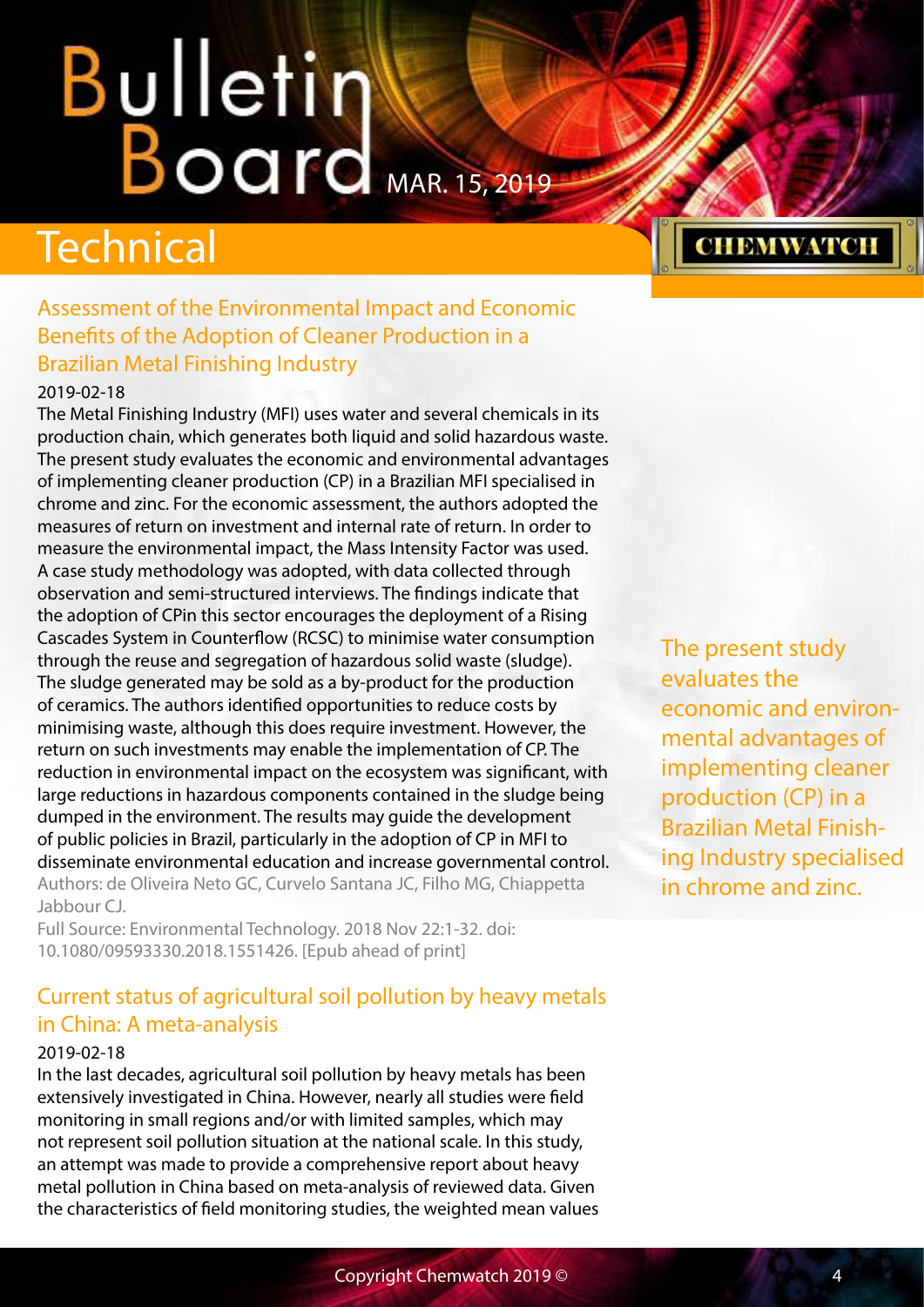## <span id="page-4-0"></span>Technical

based on "sampling number", "study area", and "standard deviation" were calculated to represent national mean values. In addition, subgroup analysis and cumulative meta-analysis were applied to explore the spatial and temporal variations as well as the influence of cropping systems. 336 articles published from 2005 to 2017 were reviewed in the analysis. Eight heavy metals (cadmium (Cd), chromium (Cr), mercury (Hg), lead (Pb), arsenic (As), copper (Cu), zinc (Zn) and nickel (Ni)) were analysed. The contents of Cd and Hg were increased compared to background values, while the other six elements showed no significant accumulation. Little pollution was found in normal farmland, which was far from obvious anthropogenic emissions. However, Cd and Hg in mining & smelting areas and industrial areas continued to accumulate significantly. Moreover, the accumulation had slowed down or decreased since 2012, which might be due to reduced use of coals, non-ferrous metals and agro-chemicals. Heavy metal contents were generally higher in southwest and south coastal areas but lower in northwest regions, whereas vegetable and paddy fields had higher concentrations than upland and other land use. This study provides information on soil pollution caused by heavy metals and its affected regions and cropping systems on a national scale. The authors concluded that the findings from this study can be useful for developing heavy metal pollution control and management strategies in China.

Authors: Huang Y, Wang L, Wang W, Li T, He Z, Yang X. Full Source: Science of the Total Environment. 2019 Feb 15;651(Pt 2):3034- 3042. doi: 10.1016/j.scitotenv.2018.10.185. Epub 2018 Oct 15.

#### Aerosol exposure to intermediate size Nipah virus particles induces neurological disease in African green monkeys 2019-02-18

Nipah virus (NiV) infection can lead to severe respiratory or neurological disease in humans. Transmission of NiV has been shown to occur through contact with virus contaminated fomites or consumption of contaminated food. Previous results using the African green monkey (AGM) model of NiV infection identified aspects of infection that, while similar to humans, don't fully recapitulate disease. Previous studies also demonstrate near uniform lethality that is not consistent with human NiV infection. In these studies, aerosol exposure using an intermediate particle size (7μm) was used to mimic potential human exposure by facilitating virus deposition in the upper respiratory tract. Computed tomography evaluation found some animals developed pulmonary parenchymal disease including consolidations, ground-glass opacities, and reactive adenopathy. Despite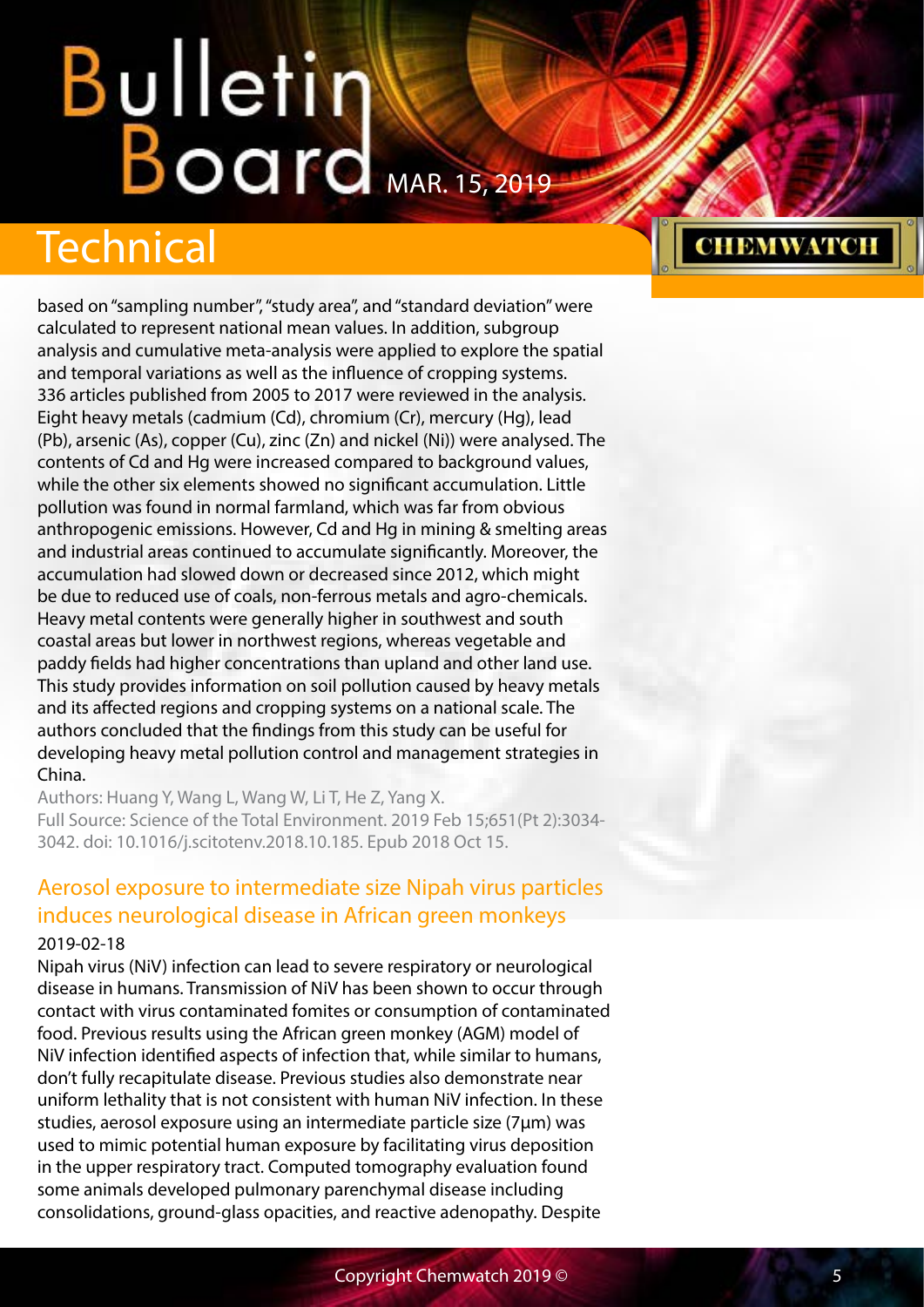## <span id="page-5-0"></span>Technical

the lack of neurological signs, magnetic resonance imaging identified distinct brain lesions in three animals, similar to those previously reported in NiV-infected patients. Immunological characterisation of tissues collected at necropsy suggested a local pulmonary inflammatory response with increased levels of macrophages in the lung, but a limited neurologic response. These data provide the first clear evidence of neurological involvement in the AGM that recapitulates human disease. With the development of a disease model that is more representative of human disease, these data suggest that NiV infection in the AGM may be appropriate for evaluating therapeutic countermeasures directed at virusinduced neuropathogenesis.

Authors: Hammoud DA, Lentz MR, Lara A, Bohannon JK, Feuerstein I, Huzella L, Jahrling PB, Lackemeyer M, Laux J, Rojas O, Sayre P, Solomon J, Cong Y, Munster V, Holbrook MR.

Full Source: PLOS Neglected Tropical Diseases. 2018 Nov 21;12(11):e0006978. doi: 10.1371/journal.pntd.0006978. eCollection 2018 Nov.

### Effect of Fungicide on Pollen Foraging by Honeybees (Hymenoptera: Apidae) in Cranberry Differs by Fungicide Type

#### 2019-02-18

Honeybees (Apis mellifera Linnaeus) (Hymenoptera: Apidae) play a major role in the pollination of cranberry (Vaccinium macrocarpon; Ericaceae). However, fungicide applications during cranberry bloom may affect bees foraging behaviour. This study reports the amount of cranberry and noncranberry pollen brought back to hives immediately before and after two types of fungicide applications. The amount of cranberry pollen decreased while the amount of noncranberry pollen increased following a fungicide application. However, this relationship differed depending on the type of fungicide applied. Understanding how different fungicides specifically impact bee behaviour is essential to minimising bee exposure to potentially harmful chemicals.

Authors: Jaffe BD, Lois AN, Guédot C. Full Source: Journal of Economic Entomology. 2018 Nov 21. doi: 10.1093/ jee/toy353. [Epub ahead of print]

This study reports the amount of cranberry and noncranberry pollen brought back to hives immediately before and after two types of fungicide applications.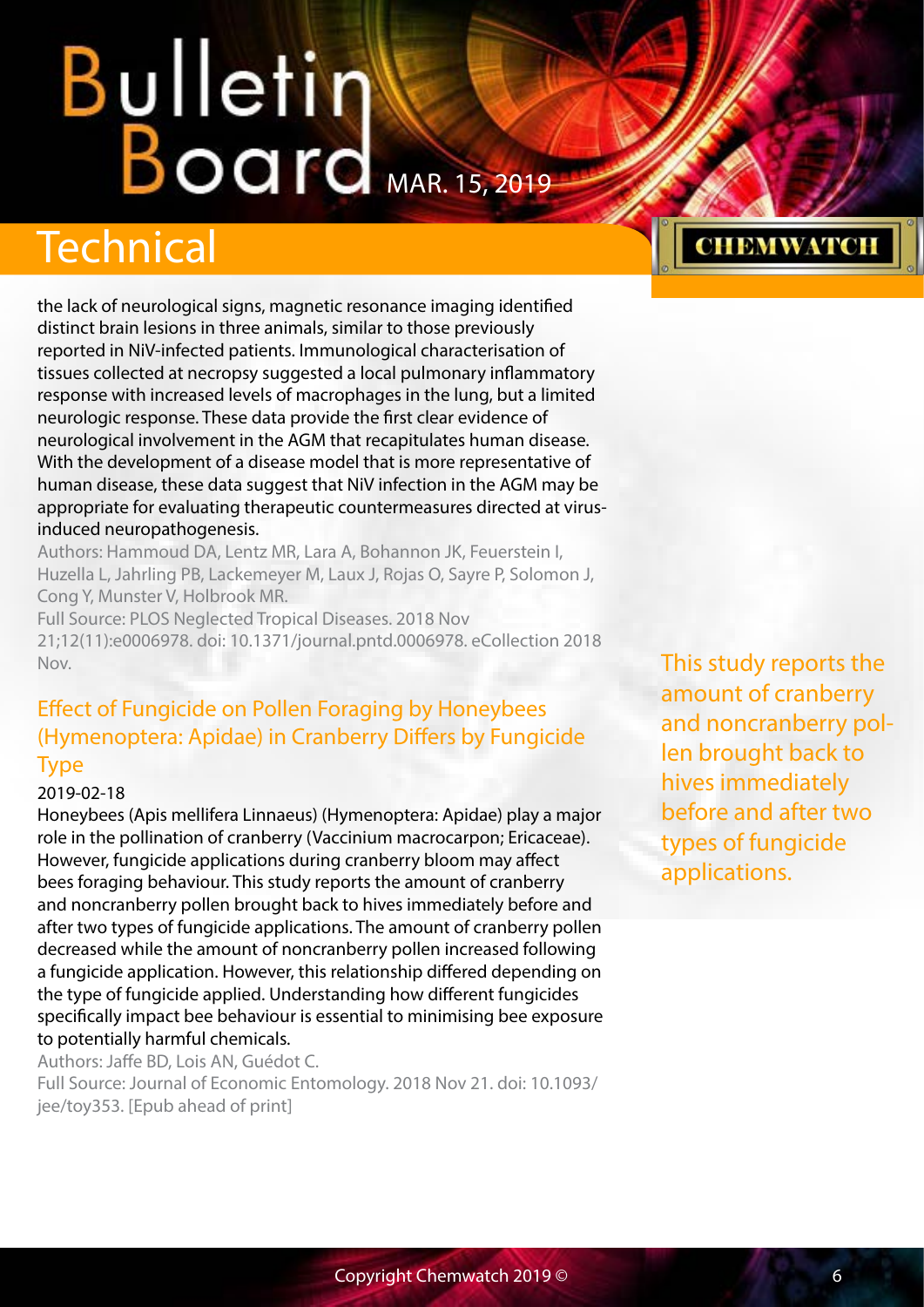## <span id="page-6-0"></span>**Technical**

## MEDICAL RESEARCH

## Gut Microbiota Modulates Interactions Between Polychlorinated Biphenyls and Bile Acid Homeostasis

#### 2019-02-18

The gut microbiome is increasingly recognised as a second genome that contributes to the health and diseases of the host. A major function of the gut microbiota is to convert primary bile acids (BAs) produced from cholesterol in the liver into secondary BAs that activate distinct host receptors to modulate xenobiotic metabolism and energy homeostasis. In this study, the authors investigated to what extent oral exposure to an environmentally relevant polychlorinated biphenyl (PCBs mixture), namely the Fox River mixture, impacts gut microbiome and BA homeostasis. Ninety-day-old adult female conventional (CV) and germ-free (GF) C57BL/6 mice were orally exposed to corn oil (vehicle), or the Fox River mixture at 6 or 30mg/kg once daily for 3 consecutive days. The PCB low dose profoundly increased BA metabolism related bacteria Akkermansia (A.) muciniphila, Clostridium (C.) scindens, and Enterococcus in the large intestinal pellet (LIP) of CV mice (16S rRNA sequencing/qPCR). This correlated with a PCB low dose-mediated increase in multiple BAs in serum and small intestinal content (SIP) in a gut microbiota-dependent manner (UPLC-MS/MS). Conversely, at PCB high dose, BA levels remained stable in CV mice correlated with an increase in hepatic efflux transporters and ileal Fgf15. Interestingly, lack of gut microbiota potentiated the PCBmediated increase in taurine conjugated α and β muricholic acids in liver, SIP, and LIP. Pearson's correlation identified positive correlations between 5 taxa and most secondary BAs. In conclusion, PCBs dose-dependently altered BA homeostasis through a joint effort between host gut-liver axis and intestinal bacteria.

Authors: Cheng SL, Li X, Lehmler HJ, Phillips B, Shen D, Cui JY. Full Source: Toxicological Science. 2018 Dec 1;166(2):269-287. doi: 10.1093/ toxsci/kfy208.

### Analysis of real-world treatment patterns in a matched rheumatology population that continued innovator infliximab therapy or switched to biosimilar infliximab 2019-02-18

This study compared treatment patterns of Turkish patients with a diagnosis of rheumatoid arthritis (RA) who were treated with innovator Remicade® (infliximab [IFX]) and either continued IFX or switched to CT-

In this study, the authors investigated to what extent oral exposure to an environmentally relevant polychlorinated biphenyl (PCBs mixture), impacts gut microbiome and BA homeostasis.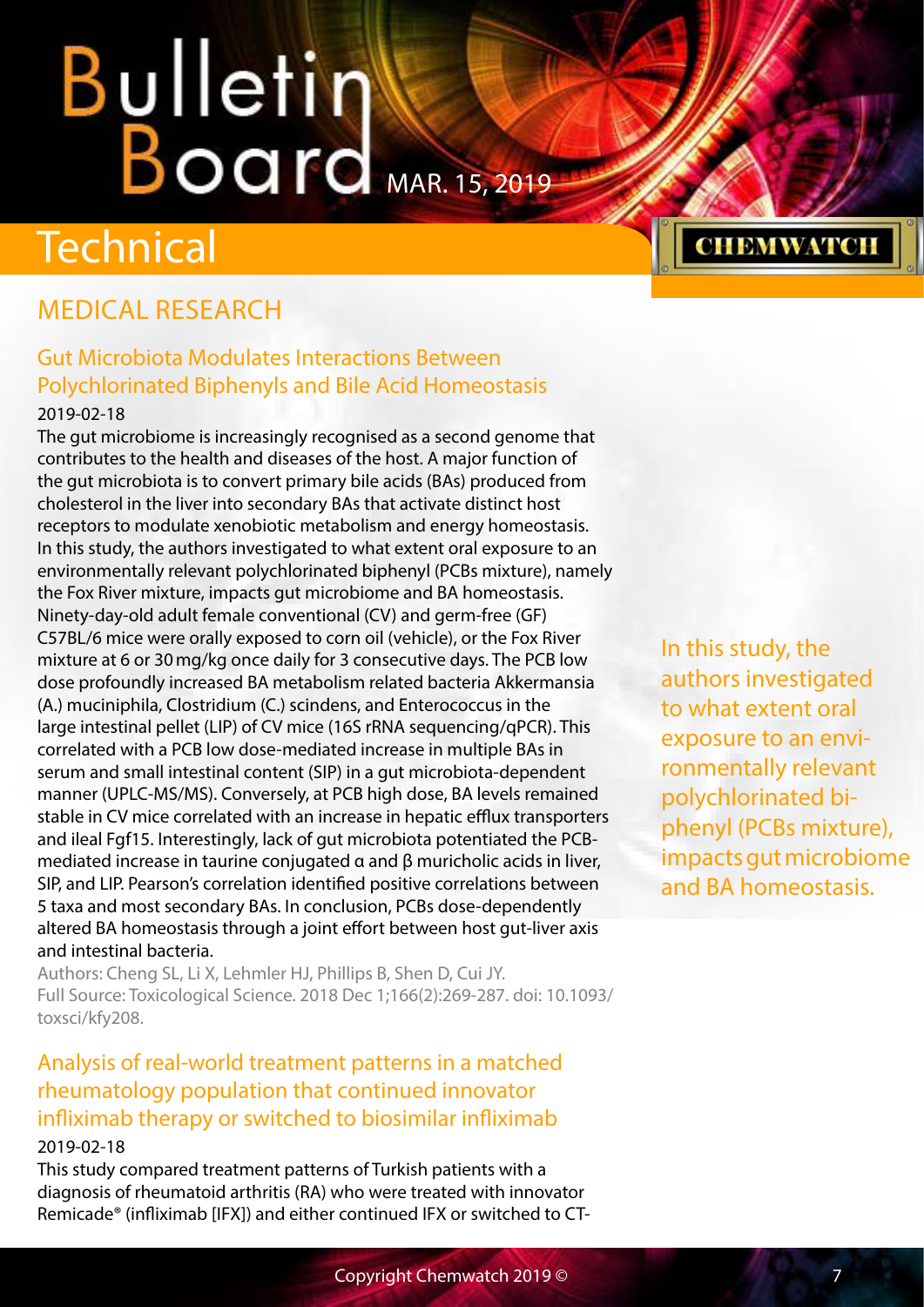## <span id="page-7-0"></span>Technical

P13. Adult RA patients with ≥1 IFX claim were identified from the Turkish Ministry of Health database. Eligible patients initiated and continued IFX treatment (continuers cohort [CC]) or initiated IFX and switched to CT-P13 (switchers cohort [SC]) during the study period. The initial IFX claim date was defined as the index date. The switch/reference date was defined as the CT-P13 switch date for the SC or a random IFX date during the period of CT-P13 availability for the CC. Cohorts were matched by age, sex, and number of IFX prescriptions during baseline. Patient demographics, discontinuation, and switching were summarised. The baseline period was defined as the period from the index date to the switch/reference date. The follow-up period ranged from the switch/reference date to the end of data availability. After matching, 697 patients were selected: 605 patients for the CC and 92 patients for the SC. Mean IFX duration for the baseline period was 422 days in the CC and 438 days in the SC. Median time on any infused tumour necrosis factor (TNF) antagonist therapy was 1,080 days in the CC and 540 days in the SC during the study period. During the followup period, discontinuation was lower in the CC (CC=33.9% vs SC=87.5%; P<0.001). The mean time to discontinuation was longer in the CC (CC=276 days vs SC=132 days; P<0.001). A switch to another biologic medication during the follow-up period was observed in 19.0% of patients in the CC (n=115) and 81.5% of patients in the SC (n=75; P<0.001).

The authors concluded that the treatment patterns differed between patients prescribed IFX and CT-P13. In Turkey, RA patients maintained on IFX had greater treatment persistence (ie, fewer and later discontinuations) than those who initiated IFX and switched to CT-P13.

Authors: Yazici Y, Xie L, Ogbomo A, Ellis LA, Goyal K, Teeple A, Simsek I. Full Source: Biologics. 2018 Oct 25; 12:127-134. doi: 10.2147/BTT.S172337. eCollection 2018.

## Importance of Propionibacterium acnes haemolytic activity in human intervertebral discs: A microbiological study

#### 2019-02-18

Most patients with chronic lower back pain (CLBP) exhibit degenerative disc disease. Disc specimens obtained during initial therapeutic discectomies are often infected/colonised with Propionibacterium acnes, a Gram-positive commensal of the human skin. Although pain associated with infection is typically ascribed to the body's inflammatory response, the Gram-positive bacterium Staphylococcus aureus was recently observed to directly activate nociceptors by secreting pore-forming α-hemolysins that disrupt neuronal cell membranes. The haemolytic activity of P. acnes in cultured disc specimens obtained during routine

## **CHEMWATCH**

The haemolytic activity of P. acnes in cultured disc specimens obtained during routine therapeutic discectomies was assessed through incubation on sheep-blood agar.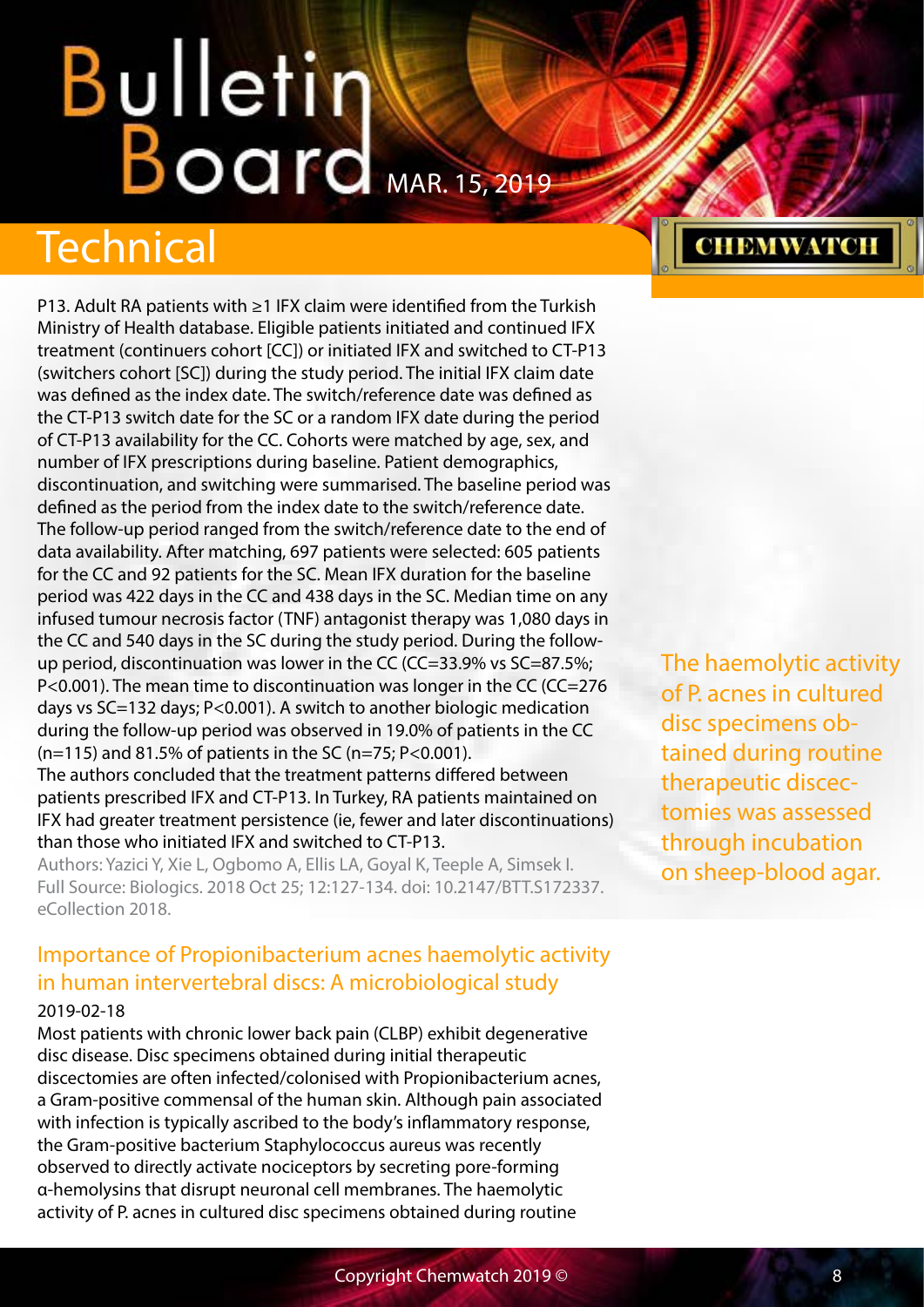## <span id="page-8-0"></span>**Technical**

therapeutic discectomies was assessed through incubation on sheepblood agar. The β-haemolysis pattern displayed by P. acnes on sheepblood agar was variable and phylogroup-dependent. Their molecular phylogroups were correlated with their haemolytic patterns. The findings raise the possibility that pore-forming proteins contribute to the pathogenesis and/or symptomology of chronic P. acnes disc infections and CLBP, at least in a subset of cases.

Authors: Capoor MN, Ruzicka F, Sandhu G, Rollason J, Mavrommatis K, Ahmed FS, Schmitz JE, Raz A, Brüggemann H, Lambert PA, Fischetti VA, Slaby O.

Full Source: PLoS One. 2018 Nov 29;13(11):e0208144. doi: 10.1371/journal. pone.0208144. eCollection 2018.

### Vitamin A to prevent bronchopulmonary dysplasia in extremely low birth weight infants: a systematic review and meta-analysis

#### 2019-02-18

Vitamin A (VA) supplementation reduces the risk of developing bronchopulmonary dysplasia (BPD). However, a previous meta-analysis showed that VA had minimal efficacy for preventing BPD in very low birth weight infants (VLBWIs). The present study elucidated the effects of VA supplementation for BPD prevention in extremely low birth weight infants (ELBWIs). This systematic review and meta-analysis followed the Preferred Reporting Items for Systematic Reviews and Meta-Analyses (PRISMA) guidelines. The authors registered the protocol on PROSPERO, the international prospective registry of systematic reviews (registration number: CRD42016050887). The following five databases were searched: CINAHL, CENTRAL, EMBASE, MEDLINE, and PubMed; screened the reference lists of retrieved articles to identify randomised controlled trials (RCTs); and assessed the Cochrane Risk of Bias for each study. The certainty of the evidence was assessed using the Grading of Recommendations Assessment, Development and Evaluation (GRADE) guidelines. Four studies (total, 1,011 infants) were included. VA was administered intramuscularly in 3 studies and orally in 1 study. VA supplementation for ELBWIs had benefited oxygen dependency at the postmenstrual age of 36 weeks in survivors (pooled risk ratio, 0.88; 95% confidence intervals (CI), 0.77-0.99; 4 trials, 841 infants, moderate certainty of evidence), which is similar to the meta-analysis in VLBWIs. Length of hospital stay was reduced in the VA group (mean difference, -49.9; 95% CI, -88.78 to -11.02; 1 trial, 20 infants, low certainty of evidence). The meta-analysis showed no reduction in the risk of neonatal death, oxygen use at 28 days in survivors, duration

The present study elucidated the effects of vitamin A supplementation for BPD prevention in extremely low birth weight infants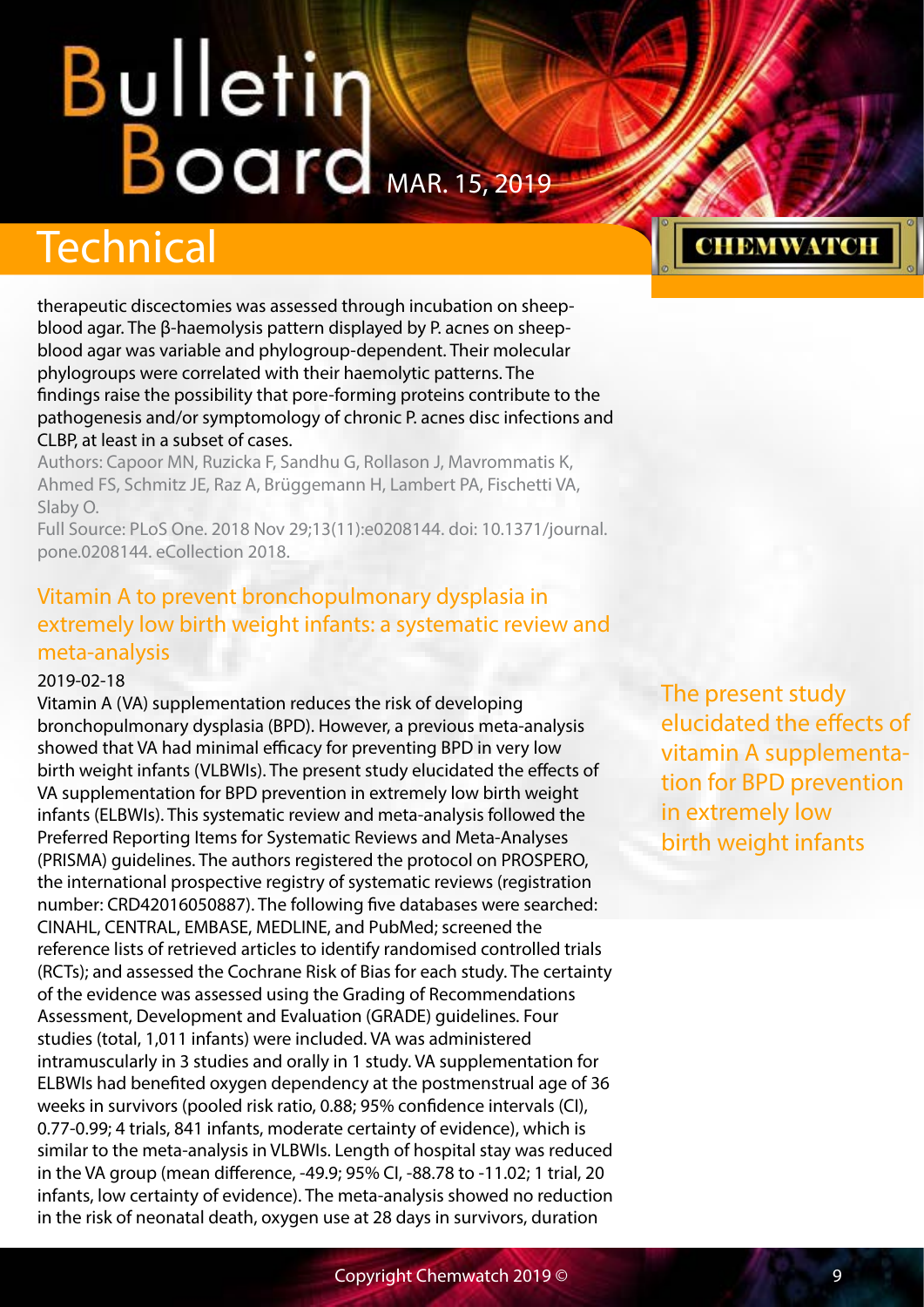## <span id="page-9-0"></span>Bulletin Board

## Technical

of mechanical ventilation, intraventricular haemorrhage, retinopathy in prematurity, and necrotising enterocolitis. The authors concluded that VA supplementation for ELBWIs is potentially effective in decreasing oxygen dependency at the postmenstrual age of 36 weeks.

Authors: Araki S, Kato S, Namba F, Ota E. Full Source: PLoS One. 2018 Nov 29;13(11):e0207730. doi: 10.1371/journal. pone.0207730. eCollection 2018.

## 3-Dimensional Quantification of Composite Pleural Plaque Volume in Patients Exposed to Asbestos Using Highresolution Computed Tomography: A Validation Study

#### 2019-02-18

As pleural plaque has been reported as a risk factor in the occurrence of lung cancer and mesothelioma, a reproducible and precise method of measurement of pleural plaque volume (PPV) is needed to further describe these relationships. The aim of the study was to assess the reproducibility of a 3-dimensional computed tomography (3D-CT) volumetric analysis of PPV in patients with occupational exposure to asbestos. A total of 28 patients were retrospectively randomly selected from the multicentre APEXS (Asbestos Post Exposure Survey) study, which was held between 2003 and 2005. All patients underwent a 3D-CT scan. Two readers specialised in chest radiology completed the 3D semiautomated quantification of lung volume using dedicated software. They also had to categorise the visual extent of pleural plaque in terms of thickness and circumference. Reproducibility of the continuous PPV variable was assessed using the intraclass correlation coefficient (ICC) and Bland-Altman analysis. Reproducibility of categorical variables was assessed using the κ test. Intraobserver reproducibility of PPV was almost perfect (ICC=0.98 [95% interval: 0.97-0.99]), and interobserver reproducibility was very good (ICC=0.93 [0.88-0.97]). At Bland-Altman analysis, the mean differences were 0.1 (limit of agreement: -11.0 to 11.2) and 3.7cc (-17.8 to 25.2), respectively. Visual analysis of both plaque in terms of thickness and circumference were fair to moderate, with κ values ranging from 0.30 to 0.60. 3D semiautomatic quantification of PPV is feasible and reproducible using CT in patients with occupational exposure

The aim of the study was to assess the reproducibility of a 3-dimensional computed tomography (3D-CT) volumetric analysis of PPV in patients with occupational exposure to asbestos.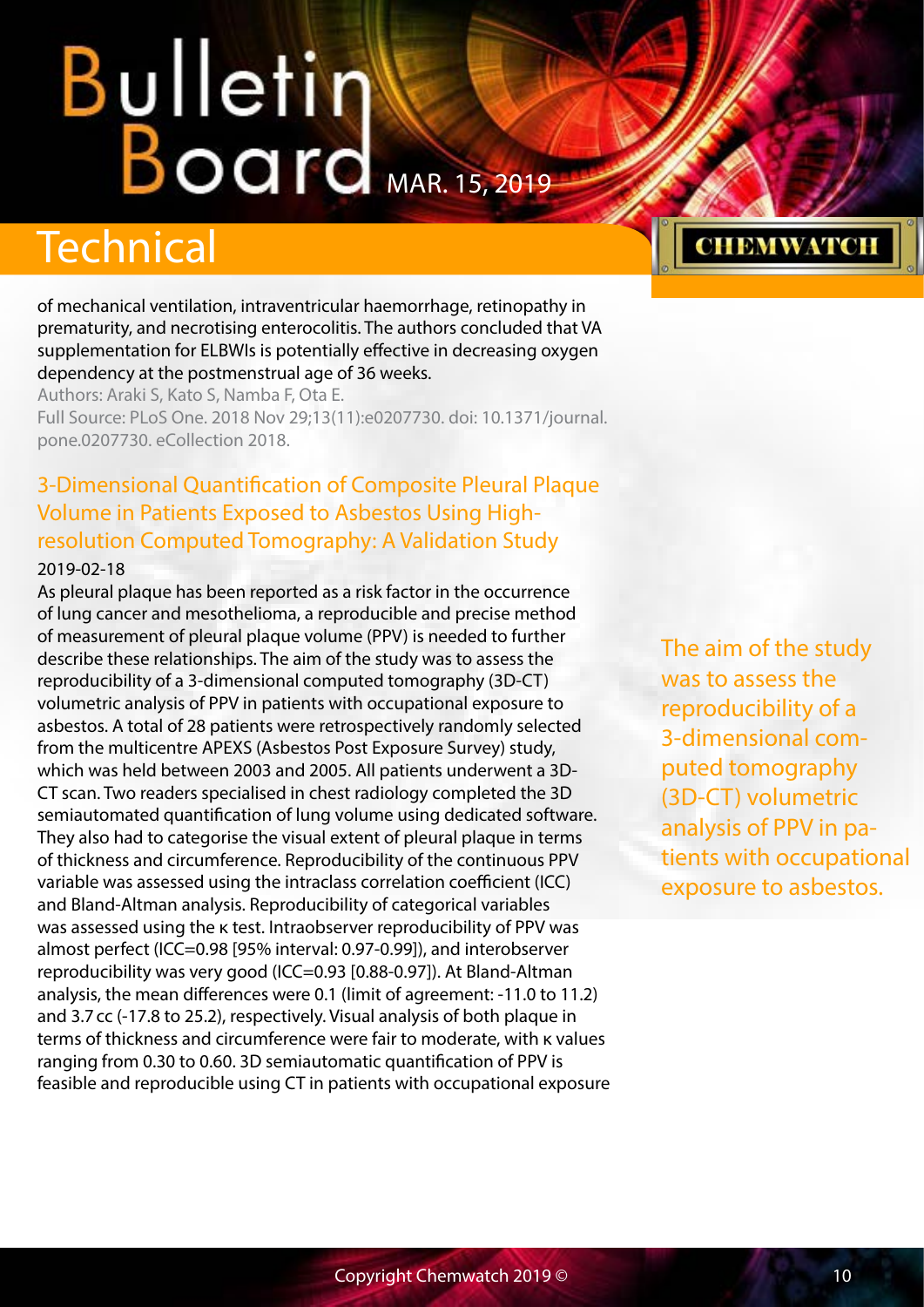## <span id="page-10-0"></span>**Technical**

#### to asbestos. PPV measurement may be useful to correlate with other asbestos-related disease outcomes and prognosis.

Authors: Dournes G, Dubois A, Benlala I, Lacourt A, Paris C, Gislard A, Clin B, Pairon JC, Baldacci F, Laurent F.

3-Dimensional Quantification of Composite Pleural Plaque Volume in Patients Exposed to Asbestos Using High-resolution Computed Tomography: A Validation Study.

## OCCUPATIONAL RESEARCH

## Long-term exposure to low level of fluoride induces apoptosis via p53 pathway in lymphocytes of aluminium smelter workers

#### 2019-02-18

Long-term occupational exposure to low level of fluoride can induce oxidative stress and apoptosis in many cells, including lymphocyte. However, the underlying mechanism remains unclear. In the present study, the authors explored the potential oxidative stress and apoptosis of long-term occupational exposure to low level of fluoride in aluminium smelter workers. A total of 120 aluminium smelter workers were recruited in control, low-, middle-, and high-fluoride exposure groups with 30 workers for each group. The peripheral blood samples were collected, centrifuged, and isolated to obtain serum and lymphocyte suspensions. The air and serum fluoride concentrations were detected by fluoride ionselective electrode method. The lymphocytic apoptosis rate, DNA damage, oxidative stress, and mRNA levels of p53, Bcl-2, and Bax were assessed by Annexin V/PI staining, comet assay, attenuated total reflectance Fourier transform infrared spectroscopy and real-time polymerase chain reaction, respectively. Results showed that the air and serum fluoride concentrations of fluoride-exposed groups were higher than those of the control group ( $p < 0.05$ ). Fluoride exposure might induce apoptosis, DNA damage and oxidative stress in a dose-dependent manner in lymphocytes  $(p<0.05)$ . The expression levels of p53 and Bax were increased with fluoride exposure in lymphocytes ( $p$  < 0.05), whereas the Bcl-2 expression was decreased but not significantly. Taken together, these observations indicate that long-term occupational exposure to low level of fluoride may lead to oxidative stress and induce apoptosis through the p53-dependent

In the present study, the authors explored the potential oxidative stress and apoptosis of long-term occupational exposure to low level of fluoride in aluminium smelter workers.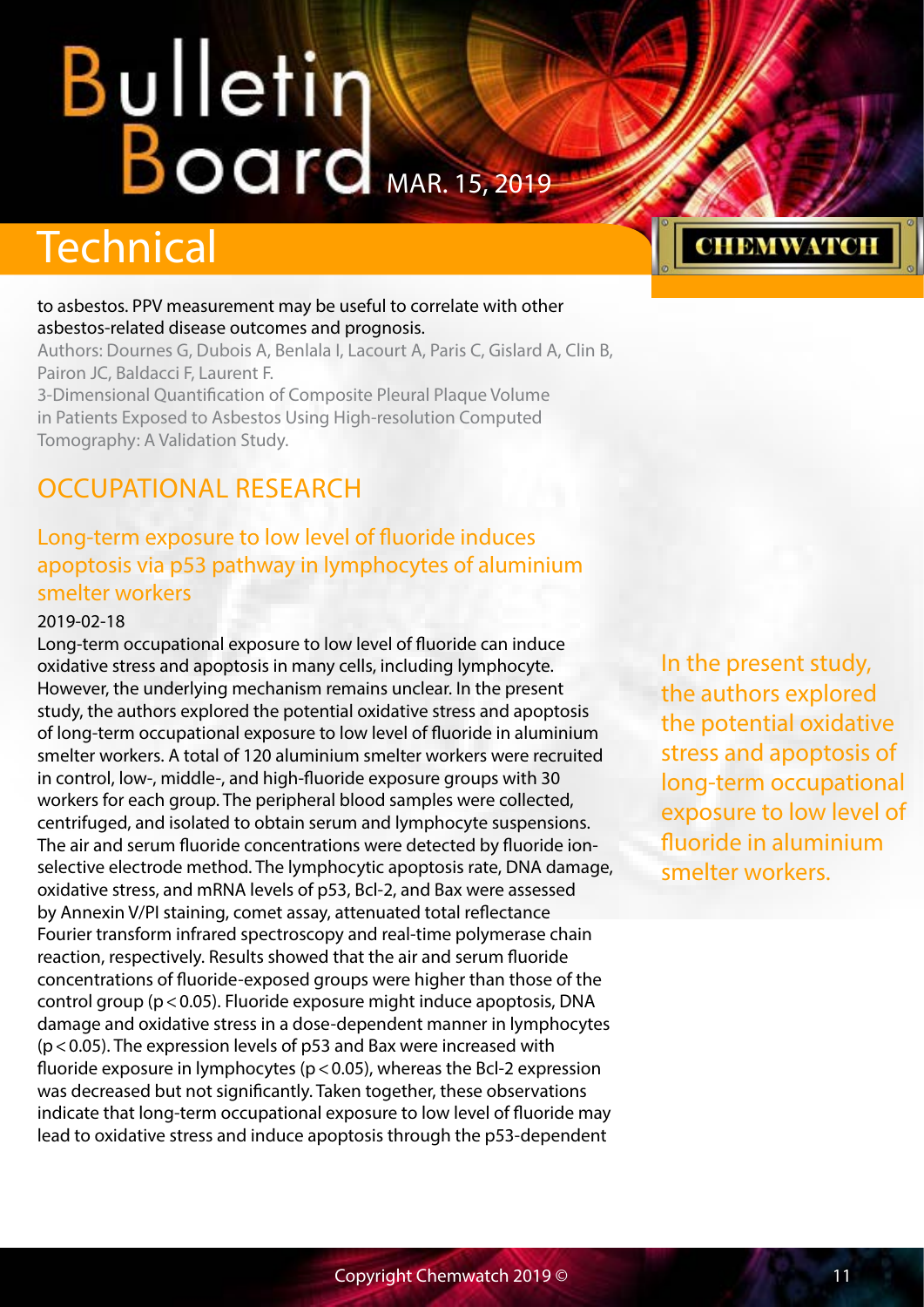## <span id="page-11-0"></span>Technical

pathway in peripheral blood lymphocytes of aluminium smelter workers. Serum fluoride level may be the potential biomarker of fluoride exposure. Authors: Wen P, Wei X, Liang G, Wang Y, Yang Y, Qin L, Pang W, Qin G, Li H,

Jiang Y, Wu Q.

Full Source: Environmental Science & Pollution Research International. 2019 Jan;26(3):2671-2680. doi: 10.1007/s11356-018-3726-z. Epub 2018 Nov 26.

#### Insecticide toxic effects and blood biochemical alterations in occupationally exposed individuals in Punjab, Pakistan 2019-02-18

Biomonitoring of people exposed to hazardous materials provides opportunities for early identification of several diseases, particularly in those individuals who are constantly exposed to pesticides, such as pesticide operators and workers in pesticide manufacturing industry. However, data on this hot topic are limited in Pakistan. In this study, insecticide toxic effects and biochemical alterations (i.e., damage in DNA and enzyme activity) were studied in blood samples of occupationally exposed individuals from Punjab, Pakistan. Eight out of twenty-seven blood samples (29.6%) of the pesticide operators were found positive in five insecticides, with the maximum concentration found for chlorpyrifosmethyl (0.039 μg/mL). Eleven out of twenty-seven blood samples (40.7%) of the pesticide industry workers were found positive in eight insecticides, with the maximum concentration found for endosulfan (0.051 μg/mL). Comet tail length was  $16.88 \pm 4.57$  µm in pesticide industry workers and  $16.33 \pm 3.78$  µm in pesticide operators, which were significantly higher  $(P < 0.01)$  than that recorded in the control group  $(4.84 \pm 2.21 \,\mu m)$ . Values of serum cholinesterase (SChE) concentration were slightly lower ( $P > 0.05$ ) in exposed individuals, whereas values of alanine aminotransferase (ALT), aspartate aminotransferase (AST), and alkaline phosphatase (ALP) concentration were significantly higher ( $P < 0.01$ ) in exposed individuals compared with control group. Exposure duration and total insecticide concentration in blood samples were positively associated with comet tail length, ALT activity, AST activity, and ALP activity, but negatively with SChE. DNA damage was higher in smokers vs. non-smokers. Also, a positive association was found between comet tail length and number of cigarettes per day. Overall, occupational exposure to insecticides can pose serious health risks to pesticide operators and workers in pesticide

## **CHEMWATCH**

In this study, insecticide toxic effects and biochemical alterations were studied in blood samples of occupationally exposed individuals from Punjab, Pakistan.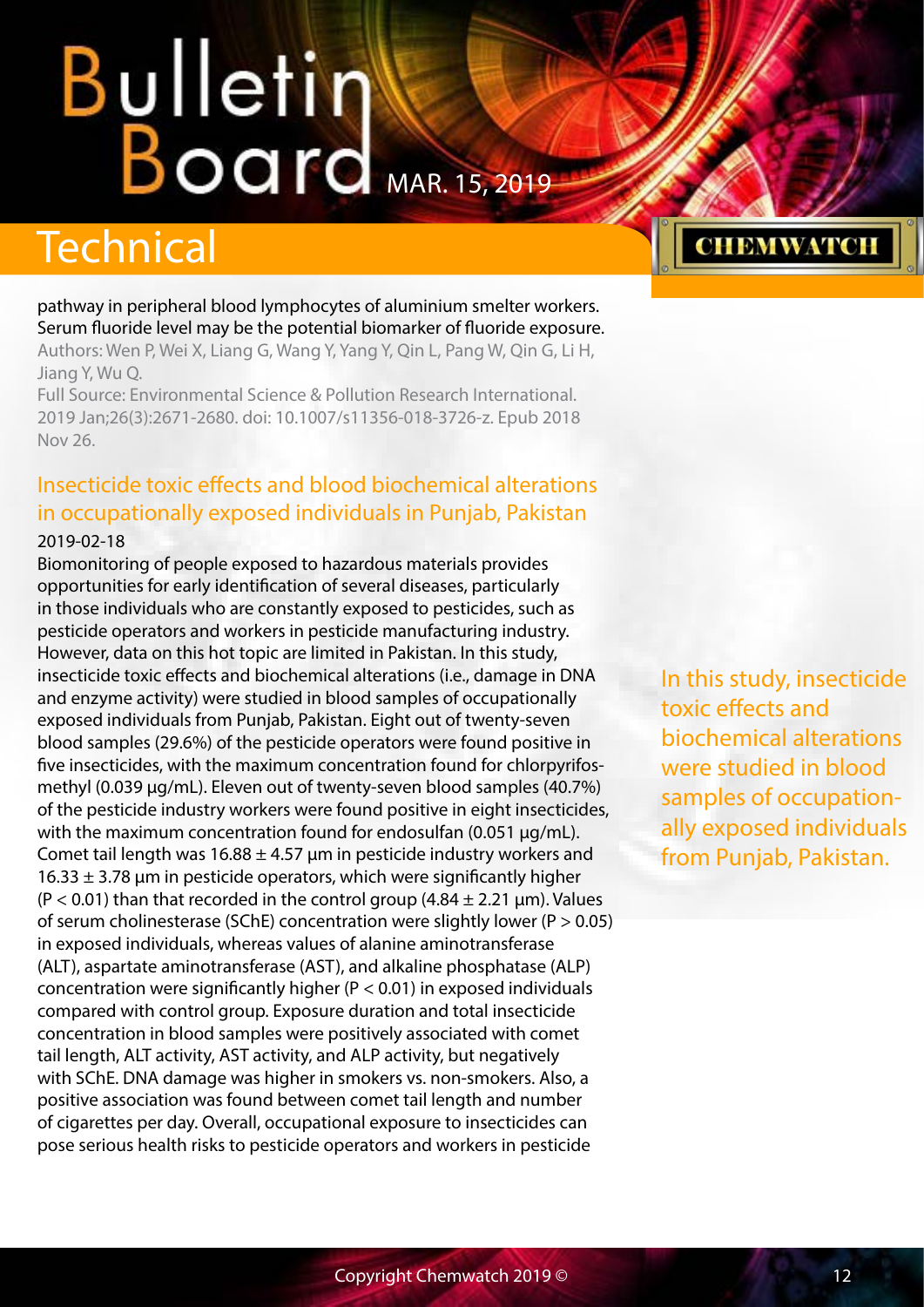## <span id="page-12-0"></span>Technical

manufacturing industry, highlighting the necessity of personal protection in those groups for preventing exposure and resultant health disorders. Authors: Hayat K, Afzal M, Aqueel MA, Ali S, Saeed MF, Qureshi AK, Ullah MI, Khan QM, Naseem MT, Ashfaq U, Damalas CA. Full Source: Science of the Total Environment. 2019 Mar 10; 655:102-111. doi: 10.1016/j.scitotenv.2018.11.175. Epub 2018 Nov 13.

### Pterostilbene Attenuates Hexavalent Chromium-Induced Allergic Contact Dermatitis by Preventing Cell Apoptosis and Inhibiting IL-1β-Related NLRP3 Inflammasome Activation

#### 2019-02-18

Hexavalent chromium (Cr(VI)) is widely used in many industries but can induce contact dermatitis especially in cement industries. Many cement workers suffer from Cr(VI)-induced allergic contact dermatitis (ACD), and prevention and therapeutic strategies are still lacking. Pterostilbene (PT) is a natural compound predominantly found in blueberries. Studies indicate the potential use of PT as an effective anti-oxidative and antiinflammatory agent. In this study, the authors investigated the possible mechanisms involved and whether chromium-induced ACD could be effectively inhibited by treating PT. In our in vivo study, epidermal Cr(VI) administration causes cutaneous inflammation in mice ear skin, and the pro-inflammatory cytokines, TNF-α and IL-1β, were found in the epidermis, presenting the level of increase after Cr(VI) treatment. Meanwhile, the results of our in vitro experiment showed that apoptosis and endoplasmic reticulum (ER) stress were induced after treatment with different concentrations of Cr(VI) in HaCaT cells (human keratinocyte). Cr(VI) also induced TNF-α and IL-1β mRNA expressions, through the activation of the p38 mitogen-activated protein kinase (MAPK)/MAPK-activated protein kinase 2 (MK2) pathway. Notably, the severity of the skin reactions in the epicutaneous elicitation test significantly diminished when the mouse was treated with PT. Likewise, PT intervention also ameliorated the inflammation and apoptosis of HaCaT cells in vitro. Furthermore, the current findings demonstrated that the NLRP3 inflammasome could be involved in the Cr(VI)-mediated inflammation and apoptosis of ACD. Thus, interrupting this mechanism with proper nontoxic agents, such as PT, could be a new option to improve occupational chromium toxicity and hypersensitivity.

Authors: Wang BJ, Chiu HW, Lee YL, Li CY, Wang YJ, Lee YH. Full Source: Journal of Clinical Medicien. 2018 Nov 27;7(12). pii: E489. doi: 10.3390/jcm7120489.

In this study, the authors investigated the possible mechanisms involved and whether chromium-induced allergic contact dermatitis could be effectively inhibited by treating Pterostilbene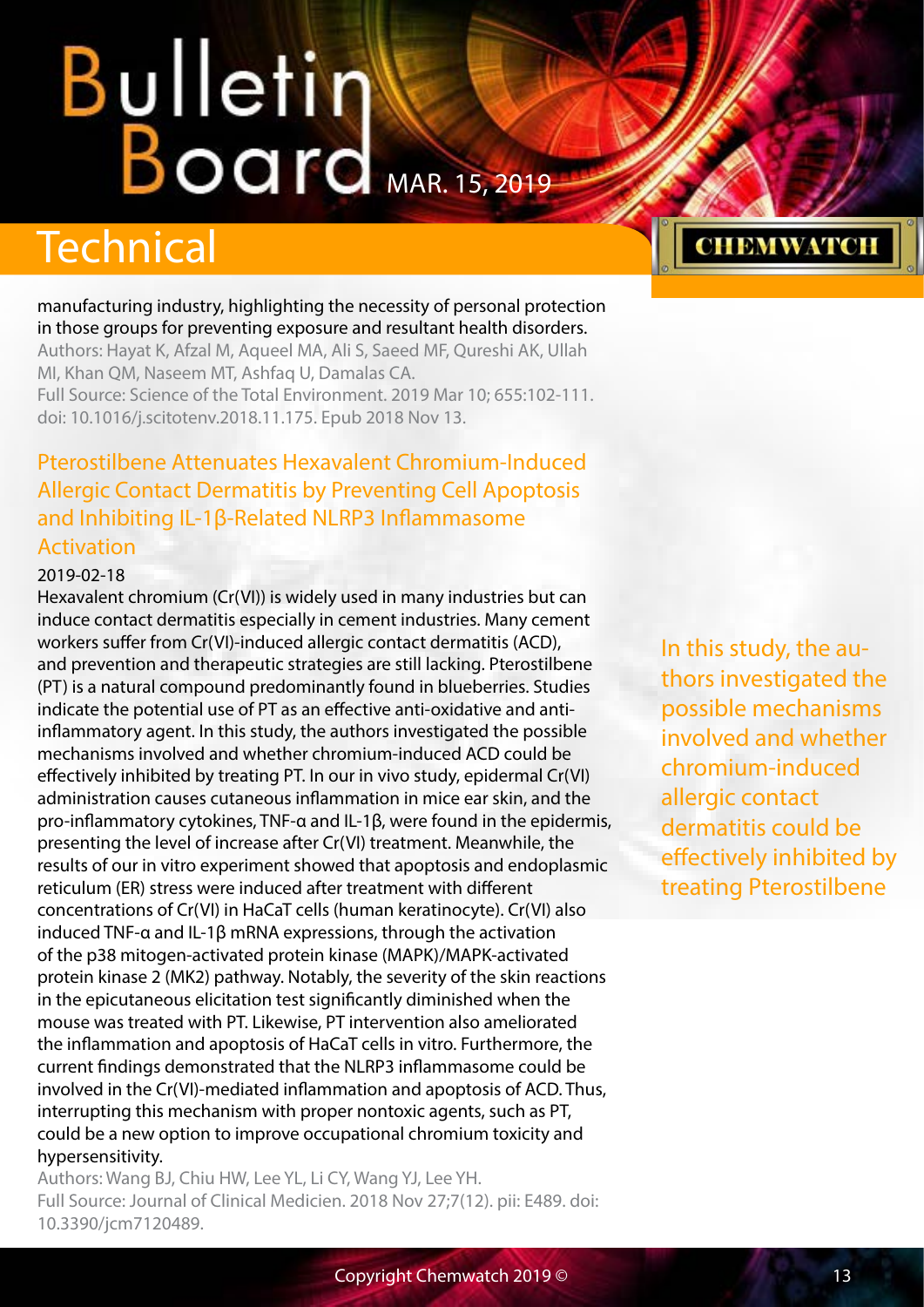## <span id="page-13-0"></span>Technical

#### Health care worker vaccination against Ebola: Vaccine acceptance and employment duration in Sierra Leone 2019-02-18

Health care workers (HCW) are at high risk of Ebola virus disease (EVD) infection during epidemics and may contribute to onward transmission, and therefore HCW-targeted prophylactic vaccination strategies are being considered as interventions. To assess the feasibility of preventive HCW vaccination, the authors conducted a pilot survey on staff turnover and vaccine acceptance amongst 305 HCW in Freetown and Kambia districts of Sierra Leone. Multivariable logistic regression demonstrated which demographic and behavioural factors were associated with acceptance of a hypothetical new vaccine. The authors quantified the duration of employment of HCW, and used multivariable gamma regression to detect associations with duration of employment in current or any health care position. Finally, the populations of HCW were simulated, to determine the likely future immunisation coverage amongst HCW based on estimates of vaccine acceptance and employment duration. Most HCW we surveyed had a positive opinion of EVD vaccination (76.3%). It was found that being a volunteer HCW (vs being on the government payroll) was associated with increased vaccine acceptance. HCW were found to have stable employment, with a mean duration of employment in the health sector of 10.9 years (median 8.0 years). Older age and being on the government payroll (vs volunteer HCW) were associated with a longer duration of employment in the health sector. Assuming a single vaccine campaign, with 76.3% vaccine acceptance, 100% vaccine efficacy and no waning of vaccine-induced protection, immunisation coverage was sustained over 50% until 6 years after a vaccination campaign. If vaccine-induced immunity wanes at 10% per year, then the immunisation coverage among HCW would fall below 50% after 3 years. Vaccinating HCW against EVD could be feasible as employment appeared stable and vaccine acceptance high. However, even with high vaccine efficacy and long-lasting immunity, repeated campaigns or vaccination at employment start may be necessary to maintain high coverage.

Authors: Jendrossek M, Edmunds WJ, Rohan H, Clifford S, Mooney TA, Eggo RM.

Full Source: Vaccine. 2019 Feb 14;37(8):1101-1108. doi: 10.1016/j. vaccine.2018.12.060. Epub 2019 Jan 23.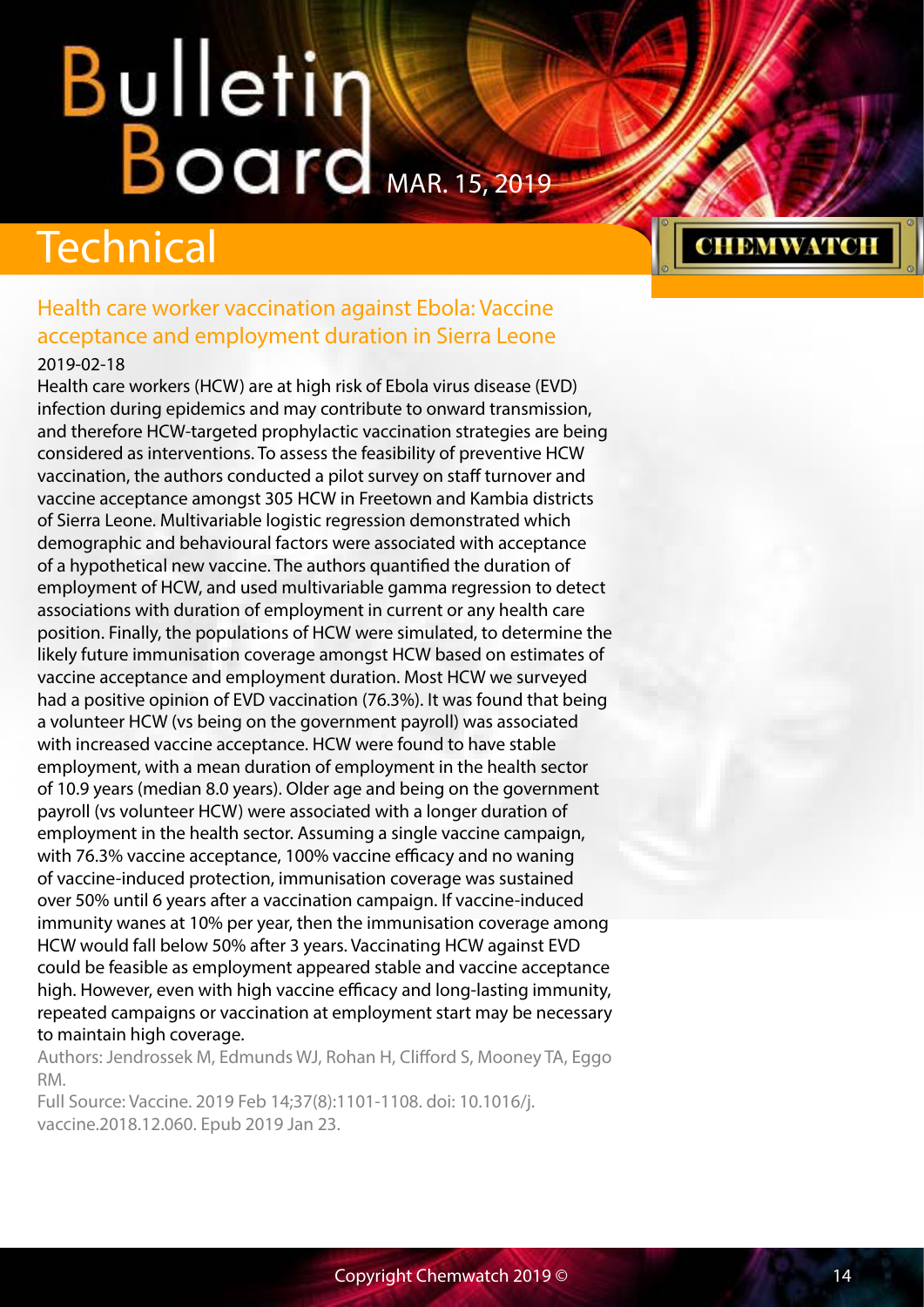## <span id="page-14-0"></span>Technical

### Exposure duration and absorbed dose assessment in pesticide-exposed agricultural workers: Implications for risk assessment and modelling

#### 2019-02-18

Absorbed dose assessment from dermal exposure involves multiplying skin contamination by the dermal absorption coefficient, which is usually defined for the standard workday of 8 h. This strategy may suffer from limitations when the duration of exposure is extremely variable, such as in agricultural exposure to pesticides. The aim of this study was to estimate the dose of mancozeb absorbed by agricultural pesticide applicators in a typical working day considering the real duration of exposure, to compare these estimates with those coming from the use of the Fixed Fractional Approach, and to assess the suitability of the dose estimates in the interpretation of biological monitoring results. In a series of real-life field studies on 29 workers applying mancozeb in vineyards for 38 work days, three sets of data were collected: information regarding work activities for each work day, potential (on clothes) and actual skin exposure using the "patch" methodology, and excretion of ethylenethiourea (ETU) in the 24-h pre-exposure and 24-h post-exposure urine samples. The statistical analyses were done using the R Language and Environment for Statistical Computing. Accounting for the duration of exposure led to a substantial reduction in the absorbed dose estimates, compared to the estimates coming from the Fixed Fractional Approach. In particular, absorbed dose by the body, hands' and total absorbed dose were reduced by 50%, 81%, and 80% respectively. The body dose estimated considering both approaches still correlated better with post-exposure 24-h urine ETU levels than the hands' dose, although more than 90% of the estimated total absorbed dose comes from the hands. An accurate estimate of the absorbed dose, carried out considering the real duration of exposure, can result in a higher correlation with a biomarker of occupational exposure, such as urine ETU, or at least yield more accurate results. This can facilitate the interpretation of biological monitoring data in pesticide-exposed agricultural workers despite the absence of biological exposure limits. ETU should be evaluated as a potentially relevant source of exposure due to ethylenebisdithiocarbamates' (EBDCs) degradation in the formulated product or spray mixture.

Full Source: Mandic-Rajcevic S, Rubino FM, Ariano E, Cottica D, Negri S, Colosio C.

Full Source: International Journal of Hygiene & Environmental Health. 2019 Jan 23. pii: S1438-4639(18)30487-5. doi: 10.1016/j.ijheh.2019.01.006. [Epub ahead of print]

The aim of this study was to estimate the dose of mancozeb absorbed by agricultural pesticide applicators in a typical working day considering the real duration of exposure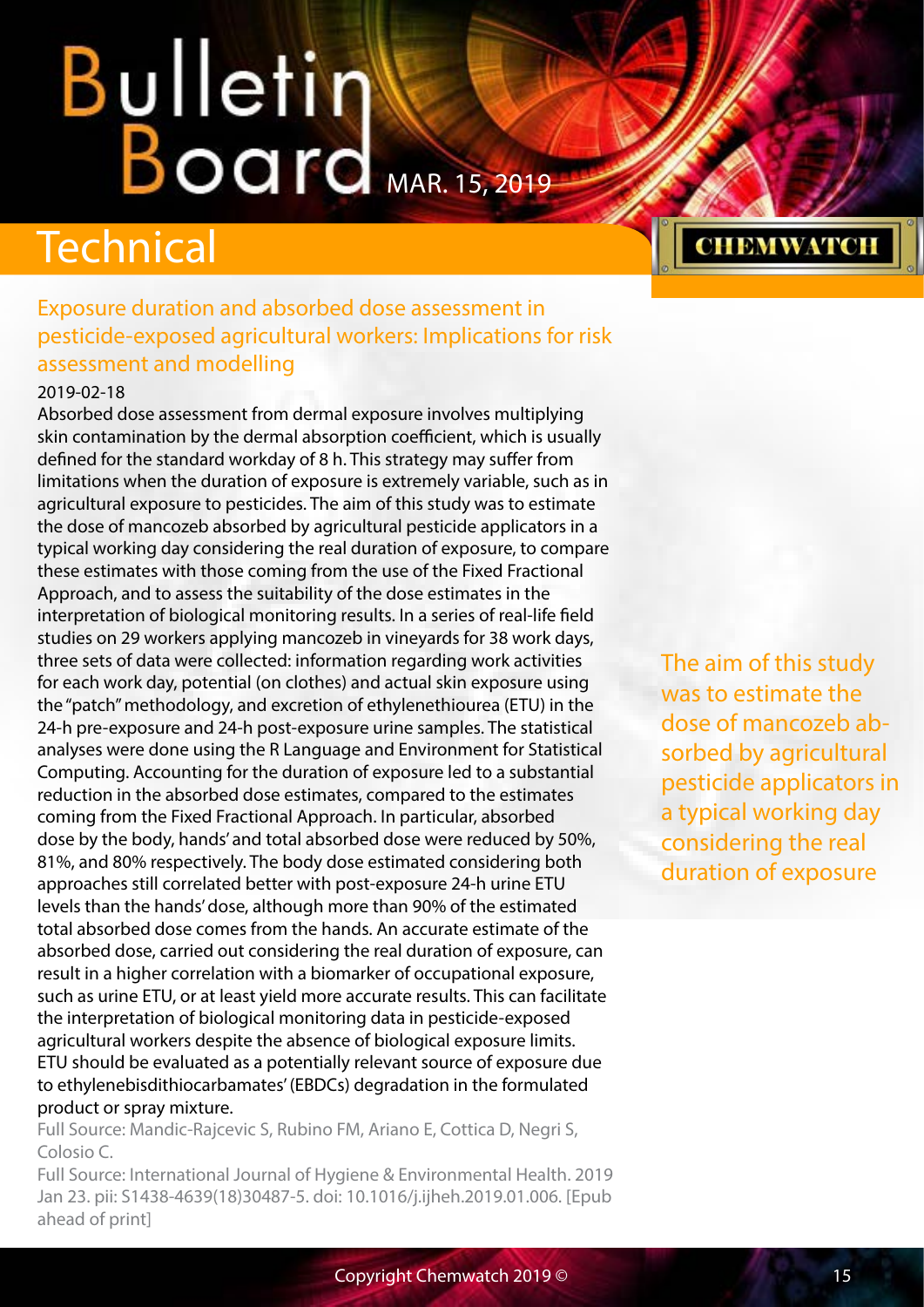## <span id="page-15-0"></span>**Technical**

## PUBLIC HEALTH RESEARCH

Cross-sectional associations between urinary triclosan and serum thyroid function biomarker concentrations in women

#### 2019-02-18

Exposure to the antimicrobial agent triclosan is ubiquitous. Research in animals shows that triclosan can cause decreases in thyroxine concentrations. However, the potential effects of triclosan on thyroid function in humans are unclear. In this study, the authors estimated the association between urinary triclosan concentrations and serum thyroid function biomarkers in women seeking assisted reproduction treatment in the Environment and Reproductive Health (EARTH) Study. A crosssectional study was conducted of 317 women enrolled in the EARTH Study, a prospective preconception cohort that recruits Boston area couples. Using samples collected at study entry, the authors quantified urinary triclosan and serum thyroid function biomarker concentrations, specifically free and total thyroxine and triiodothyronine, thyroidstimulating hormone (TSH), and thyroid antibodies.

Covariate-adjusted differences were estimated in thyroid function biomarkers per 10-fold increase in triclosan using linear regression models. The effect modification by body mass index (BMI) and infertility diagnosis were examined. The median urinary triclosan concentration was 7.8 μg/L (IQR: 3.0-59 μg/L). Each 10-fold increase in triclosan was inversely associated with free triidothyronine (T3) (β: -0.06 pg/mL; 95% CI: -0.1, -0.01), thyroperoxidase antibody (TPOAb) (-10%; 95% CI: -19, -0.4), and thyroglobulin antibody (TgAb) (-12%; 95% CI: -23,0.9) concentrations. BMI and infertility diagnosis modified the association of triclosan with free T3 and TPOAb, respectively. Urinary triclosan concentrations were inversely associated with specific serum thyroid function biomarkers in this cohort, suggesting that triclosan may affect thyroid homeostasis and autoimmunity.

Authors: Skarha J, Mínguez-Alarcón L, Williams PL, Korevaar TIM, de Poortere RA, Broeren MAC, Ford JB, Eliot M, Hauser R, Braun JM. Full Source: Environment International. 2019 Jan; 122:256-262. doi: 10.1016/j.envint.2018.11.015. Epub 2018 Nov 23.

In this study, the authors estimated the association between urinary triclosan concentrations and serum thyroid function biomarkers in women seeking assisted reproduction treatment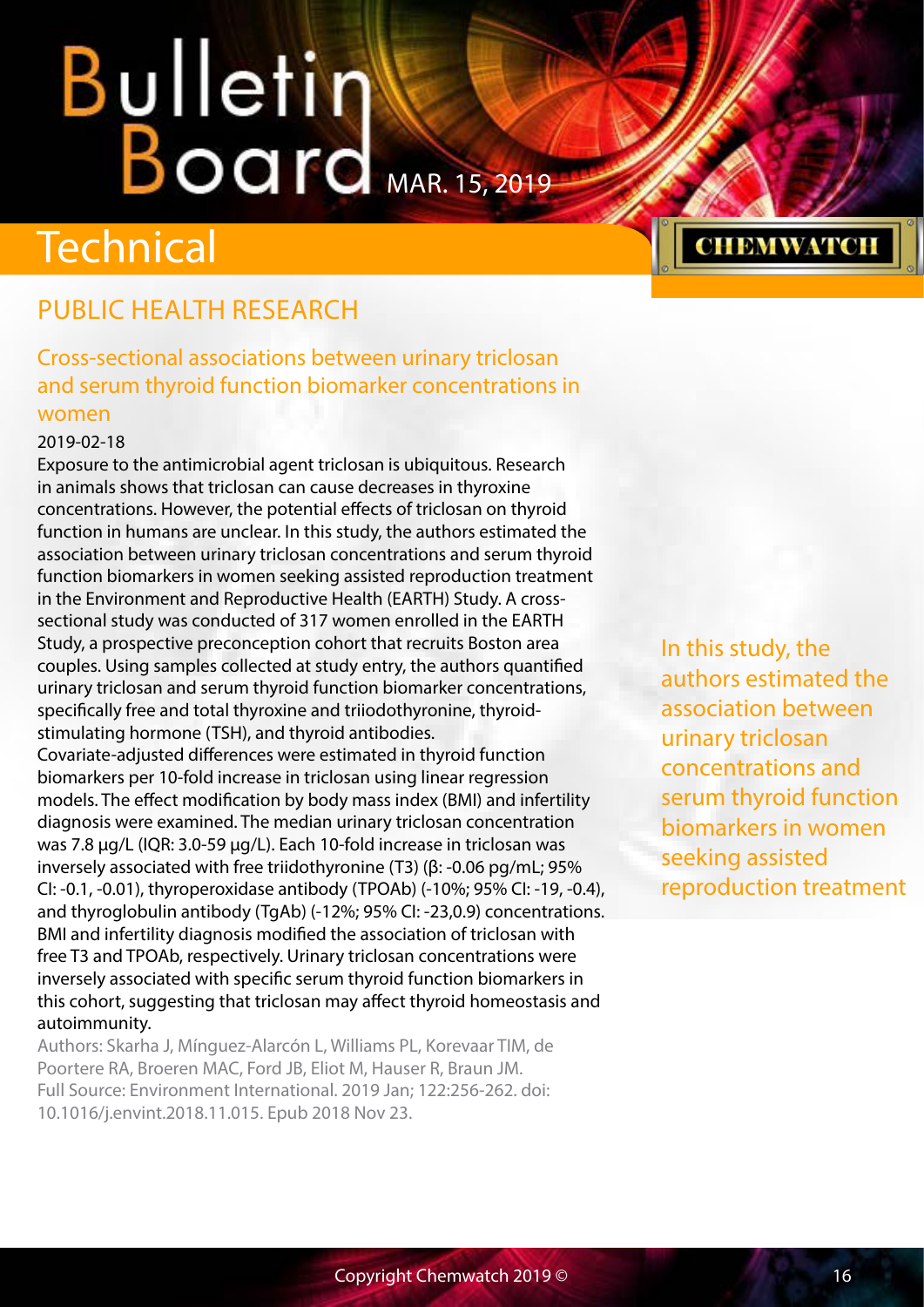## <span id="page-16-0"></span>**Technical**

### Endocrine Disruptors and Autism Spectrum Disorder in Pregnancy: A Review and Evaluation of the Quality of the Epidemiological Evidence

#### 2019-02-18

Exposure to environmental contaminants during pregnancy has been linked to adverse health outcomes later in life. Notable among these pollutants are the endocrine disruptors chemicals (EDCs), which are ubiquitously present in the environment and they have been measured and quantified in the foetus. In this systematic review, the objective was to summarise the epidemiological research on the potential association between prenatal exposure to EDCs and Autism Spectrum Disorder (ASD) published from 2005 to 2016. The Navigation Guide Systematic Review Methodology was applied. A total of 17 studies met the inclusion criteria for this review, including: five cohorts and 12 case-control. According to the definitions specified in the Navigation Guide, the authors rated the quality of evidence for a relationship between prenatal exposure to EDCs and ASD as "moderate". Although the studies generally showed a positive association between EDCs and ASD, after considering the strengths and limitations, we concluded that the overall strength of evidence supporting an association between prenatal exposure to EDCs and later ASD in humans remains "limited" and inconclusive. Further well-conducted prospective studies are warranted to clarify the role of EDCs on ASD development.

Authors: Marí-Bauset S, Donat-Vargas C, Llópis-González A, Marí-Sanchis A, Peraita-Costa I, Llopis-Morales J, Morales-Suárez-Varela M. Full Source: Children (Basel). 2018 Nov 23;5(12). pii: E157. doi: 10.3390/ children5120157.

### Quantifying the effects of a low-ozone event and shallow stratocumulus clouds on ultraviolet erythemal radiation exposure

#### 2019-02-18

Meteorological and dosimetric ultraviolet (UV) erythemal radiation (UVER) measurements were performed in Didcot, England, on 6 and 7 April 2017. Both days were characterised by clear-sky conditions in the morning and the afternoon with development of shallow stratocumulus clouds (SSC) around noon. In addition, a low-ozone event occurred on 7 April characterised by a 34 DU (Dobson Unit) drop in total stratospheric ozone content. Compared to 6 April, the ozone mini-hole caused UVER increases of 2.67 standard erythema dose (SED) for diffuse and 4.32 SED

In this systematic review, the objective was to summarise the epidemiological research on the potential association between prenatal exposure to EDCs and Autism Spectrum Disorder (ASD) published from 2005 to 2016.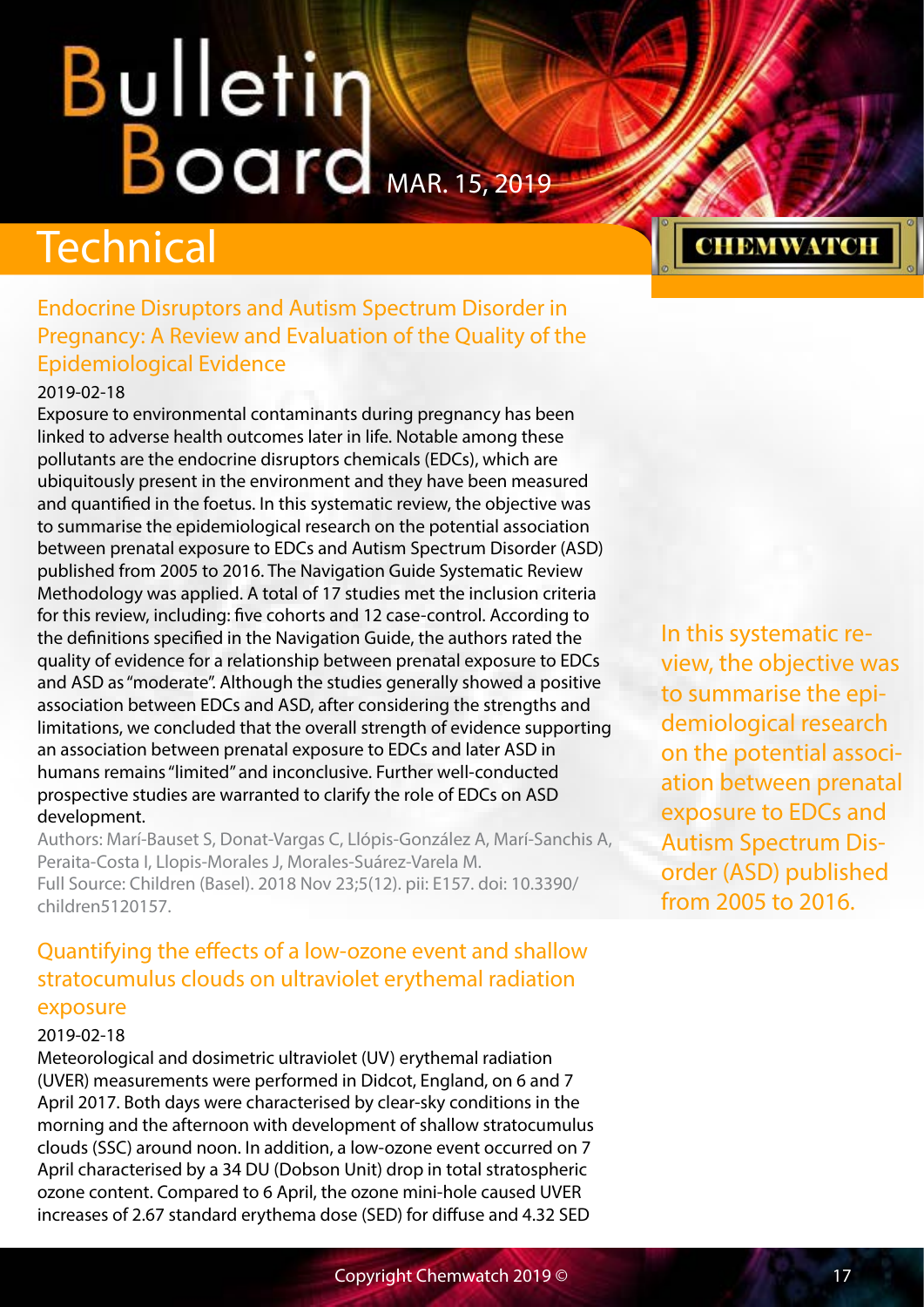## <span id="page-17-0"></span>Technical

for global radiation characterised by radiation amplification factors (RAF) of 1.62 and 1.52, respectively. The total global UVER dose reductions due to SSC coverage amount to 2.33 SED (6 April) and 2.81 SED (7 April). As innovation the RAF is decomposed into two parts, named cloud ozone factor (COF) and radiation amplification factor based on measured data (RAFm), to quantify the low-ozone event's effect and the SSC influence in independently modifying the UVER doses. Hereby, the weight of each of these two effects acting during the same low-ozone event is expressed by the new COF. In this case, the COF values range between -0.13 and -0.11 for diffuse UVER and -0.03 to -0.07 for the global UV and UV-B parts. A positive COF value (0.18) results for the global UV-A range.

Authors: Kelbch A, Wittlich M, Bott A.

Full Source: International Journal of Biometeorology. 2019 Jan 26. doi: 10.1007/s00484-018-01669-8. [Epub ahead of print]

## Separating spatial patterns in pollution attributable to woodsmoke and other sources, during daytime and nighttime hours, in Christchurch, New Zealand

#### 2019-02-18

During winter nights, woodsmoke may be a predominant source of air pollution, even in cities with many sources. Since two major earthquakes resulted in major structural damage in 2010 and 2011, reliance on woodburning for home heating has increased substantially in Christchurch, New Zealand (NZ), along with intensive construction/ demolition activities. Further, because NZ is a relatively isolated western country, it offers the unique opportunity to disentangle multiple source impacts in the absence of long-range transport pollution. Finally, although many spatial saturation studies have been published, and levoglucosan is an established tracer for woodburning emissions, few studies have monitored multiple sites simultaneously for this or other organic constituents, with the ability to distinguish spatial patterns for daytime vs. night-time hours, in complex urban settings. The authors captured sevenday integrated samples of PM2.5, and elemental and organic tracers of woodsmoke and diesel emissions, during "daytime" (7 a.m. -5:30 p.m.) and "night-time" (7 p.m. - 5:30 a.m.) hours, at nine sites across commercial and residential areas, over three weeks in early winter (May 2014). At a subset of six sites, we also sampled during hypothesized "peak" woodburning hours (7 p.m. - 12 a.m.), to differentiate emissions during "active" residential woodburning, vs. overnight smouldering. Concentrations of PM2.5 were, on average, were twice as high during night-time than daytime  $[\mu = 18.4]$  $(SD = 6.13)$  vs. 9.21  $(SD = 6.13)$   $\mu q/m3$ , with much greater differences in

The authors captured seven-day integrated samples of PM2.5, and elemental and organic tracers of woodsmoke and diesel emissions, during "daytime" (7 a.m. -5:30 p.m.) and "night-time" (7 p.m. - 5:30 a.m.) hours, at nine sites across commercial and residential areas, over three weeks in early winter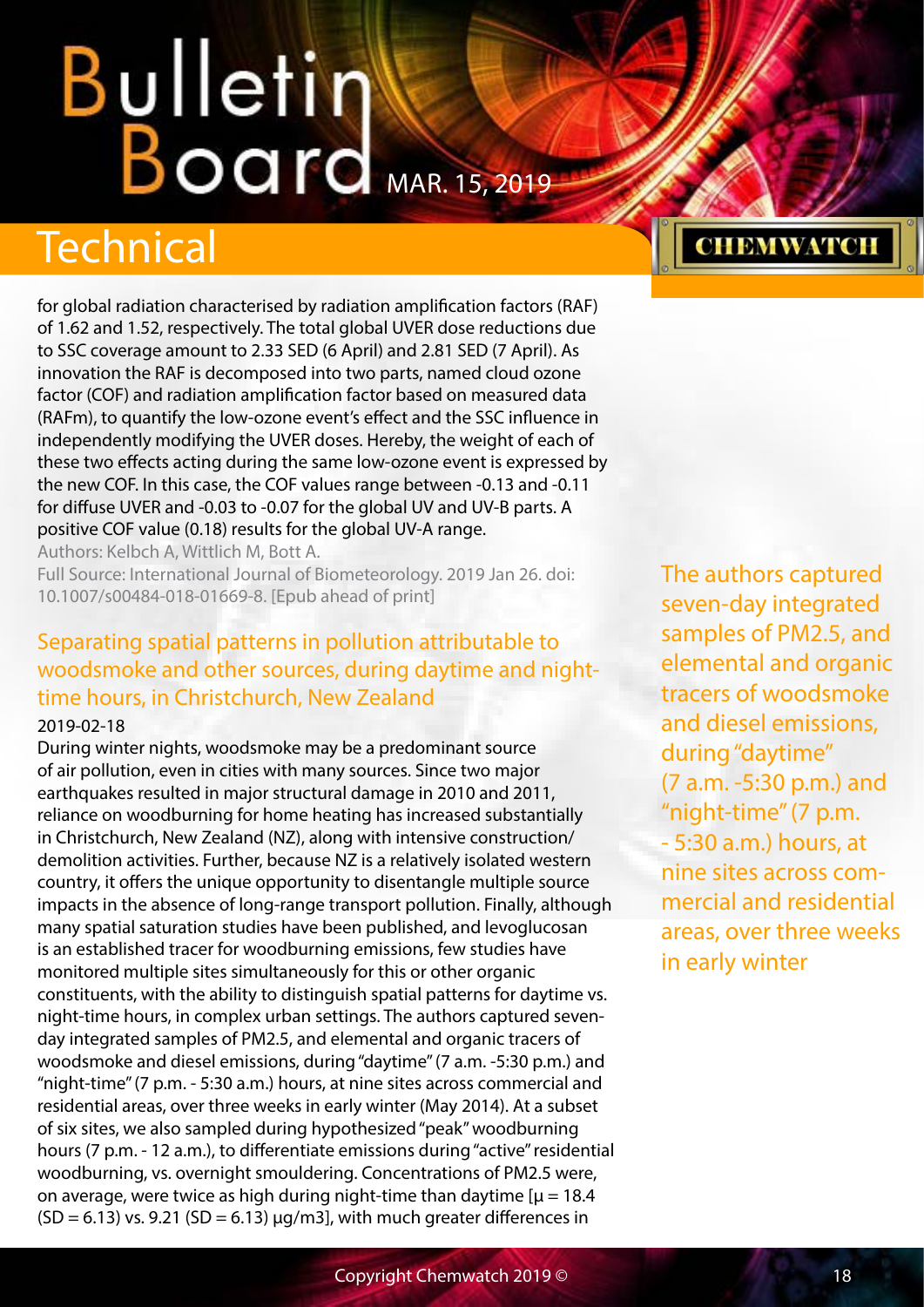## <span id="page-18-0"></span>Technical

woodsmoke tracers (i.e., levoglucosan  $[\mu = 1.83 \text{ (SD} = 0.82) \text{ vs. } 0.34 \text{ (SD)}$ = 0.17) µg/m3], potassium) and indicators of treated- or painted-wood burning (e.g., arsenic, lead). Only nitrogen dioxide, calcium, iron, and manganese (tracers of vehicular emissions) were higher during daytime. Levoglucosan and most PAHs were higher during "active" woodburning, vs. overnight smouldering. Our time-stratified spatial saturation detected strong spatial variability throughout the study area, which distinctly differed during daytime vs. night time hours, and quantified the substantial contribution of woodsmoke to overnight spatial variation in PM2.5 across Christchurch. Daytime vs. night-time differences were greater than those observed across sites. Traffic, especially diesel, contributed substantially to daytime NO2 and spatial gradients in non-woodsmoke constituents.

Authors: Tunno B, Longley I, Somervell E, Edwards S, Olivares G, Gray S, Cambal L, Chubb L, Roper C, Coulson G, Clougherty JE. Full Source: Environmental Research. 2019 Jan 16; 171:228-238. doi: 10.1016/j.envres.2019.01.033. [Epub ahead of print]

### Passive exposure to pollutants from conventional cigarettes and new electronic smoking devices (IQOS, e-cigarette) in passenger cars

#### 2019-02-18

Smoking in car interiors is of particular concern because concentrations of potentially harmful substances can be expected to be high in such small spaces. To assess the potential exposure for occupants, especially children, the authors performed a comprehensive evaluation of the pollution in 7 passenger cars while tobacco cigarettes and new electronic smoking products (IQOS, e-cigarette) were being smoked. Data on the indoor climate and indoor air pollution was collected with fine and ultrafine particles and volatile organic compounds while the cars were being driven. Smoking of an IQOS had almost no effect on the mean number concentration (NC) of fine particles (>300 nm) or on the PM2.5 concentration in the interior. In contrast, the NC of particles with a diameter of 25-300 nm markedly increased in all vehicles (1.6-12.3  $\times$  104/ cm3). When an e-cigarette was vaped in the interior, 5 of the 7 tested cars showed a strong increase in the PM2.5 concentration to 75-490 μg/m3. The highest PM2.5 levels (64-1988 μg/m3) were measured while tobacco cigarettes were being smoked. With the e-cigarette, the concentration of propylene glycol increased in 5 car interiors to 50-762 μg/m3, whereby the German indoor health precaution guide value for propylene glycol was exceeded in 3 vehicles and the health hazard guide value in one. In

Smoking in car interiors is of particular concern because concentrations of potentially harmful substances can be expected to be high in such small spaces.